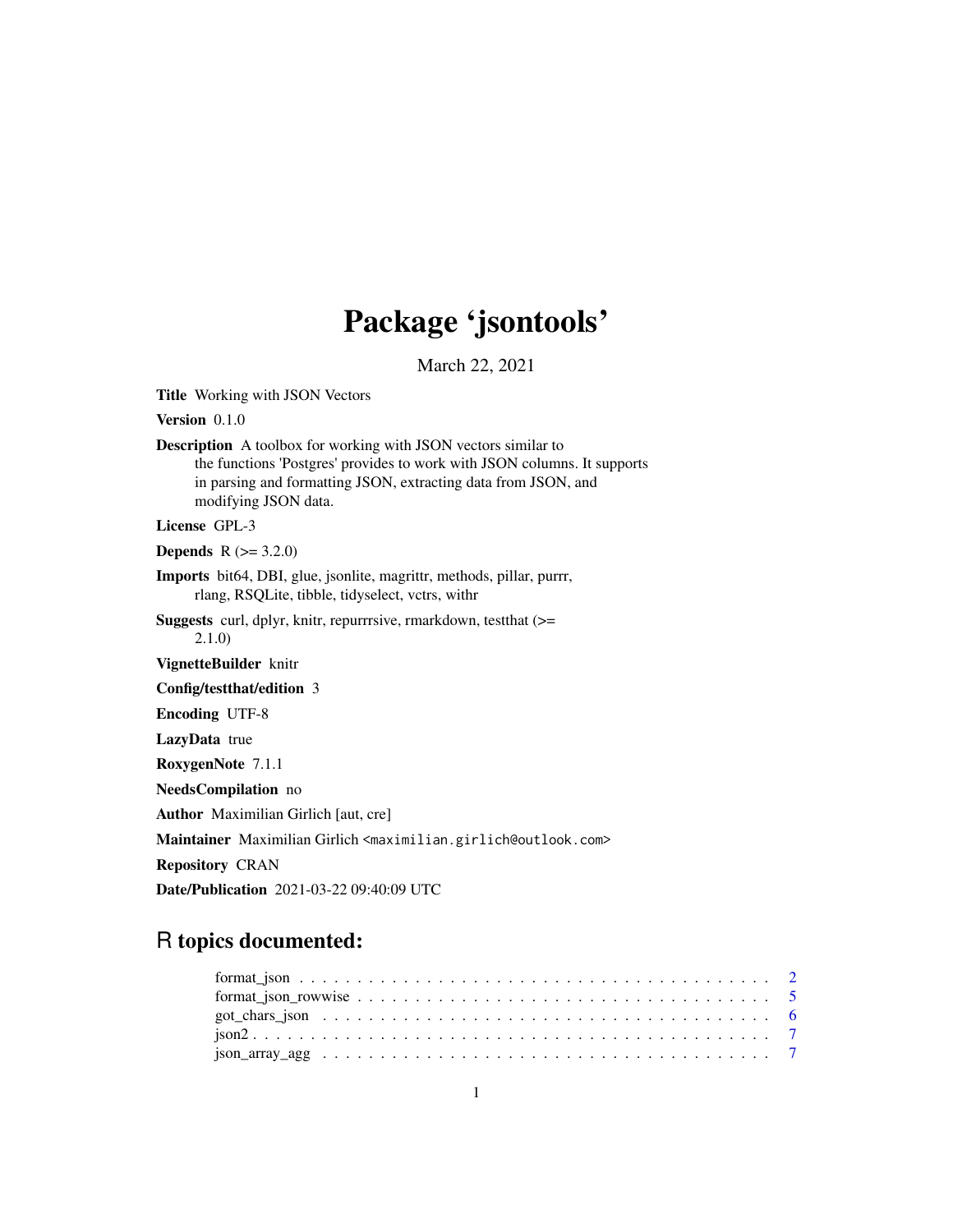<span id="page-1-0"></span>

|                                                                                                                                                                                                                                                                                                            | 8   |
|------------------------------------------------------------------------------------------------------------------------------------------------------------------------------------------------------------------------------------------------------------------------------------------------------------|-----|
| $\frac{1}{10}$ $\frac{1}{100}$ $\frac{1}{100}$ $\frac{1}{100}$ $\frac{1}{100}$ $\frac{1}{100}$ $\frac{1}{100}$ $\frac{1}{100}$ $\frac{1}{100}$ $\frac{1}{100}$ $\frac{1}{100}$ $\frac{1}{100}$ $\frac{1}{100}$ $\frac{1}{100}$ $\frac{1}{100}$ $\frac{1}{100}$ $\frac{1}{100}$ $\frac{1}{100}$ $\frac{1}{$ | 9   |
|                                                                                                                                                                                                                                                                                                            | 9   |
|                                                                                                                                                                                                                                                                                                            | 10  |
|                                                                                                                                                                                                                                                                                                            | 11  |
|                                                                                                                                                                                                                                                                                                            | 12  |
|                                                                                                                                                                                                                                                                                                            | 13  |
| $\frac{1}{10}$ $\frac{1}{100}$ $\frac{1}{100}$ $\frac{1}{100}$ $\frac{1}{100}$ $\frac{1}{100}$ $\frac{1}{100}$ $\frac{1}{100}$ $\frac{1}{100}$ $\frac{1}{100}$ $\frac{1}{100}$ $\frac{1}{100}$ $\frac{1}{100}$ $\frac{1}{100}$ $\frac{1}{100}$ $\frac{1}{100}$ $\frac{1}{100}$ $\frac{1}{100}$ $\frac{1}{$ | -14 |
|                                                                                                                                                                                                                                                                                                            | 15  |
|                                                                                                                                                                                                                                                                                                            | -15 |
|                                                                                                                                                                                                                                                                                                            | 16  |
|                                                                                                                                                                                                                                                                                                            | 17  |
| $\frac{1}{10}$ $\frac{1}{100}$ $\frac{1}{100}$ $\frac{1}{100}$ $\frac{1}{100}$ $\frac{1}{100}$ $\frac{1}{100}$ $\frac{1}{100}$ $\frac{1}{100}$ $\frac{1}{100}$ $\frac{1}{100}$ $\frac{1}{100}$ $\frac{1}{100}$ $\frac{1}{100}$ $\frac{1}{100}$ $\frac{1}{100}$ $\frac{1}{100}$ $\frac{1}{100}$ $\frac{1}{$ | 18  |
|                                                                                                                                                                                                                                                                                                            | 18  |
|                                                                                                                                                                                                                                                                                                            | 19  |
|                                                                                                                                                                                                                                                                                                            | 20  |
|                                                                                                                                                                                                                                                                                                            | 22  |
|                                                                                                                                                                                                                                                                                                            | 22  |
|                                                                                                                                                                                                                                                                                                            | 23  |
|                                                                                                                                                                                                                                                                                                            | 24  |
| $parse_json\_vector \dots \dots \dots \dots \dots \dots \dots \dots \dots \dots \dots \dots \dots \dots \dots \dots$                                                                                                                                                                                       | 25  |
|                                                                                                                                                                                                                                                                                                            | -26 |
|                                                                                                                                                                                                                                                                                                            | 27  |
|                                                                                                                                                                                                                                                                                                            | 28  |
|                                                                                                                                                                                                                                                                                                            |     |

#### **Index** [29](#page-28-0)

<span id="page-1-1"></span>format\_json *Convert* R *objects to JSON*

## Description

format\_json is only a wrapper around the great [jsonlite::toJSON\(\)](#page-0-0). The differences are

- expose argument json\_verbatim, rownames, and always\_decimal.
- use json\_verbatim = TRUE by default so that JSON isn't escaped again.
- return a json2 object.

format\_json\_list() converts each element of a list to JSON.

To make sure that a length one vector is not turned into an array use [json\\_u\(\)](#page-17-1) or [jsonlite::unbox\(\)](#page-0-0).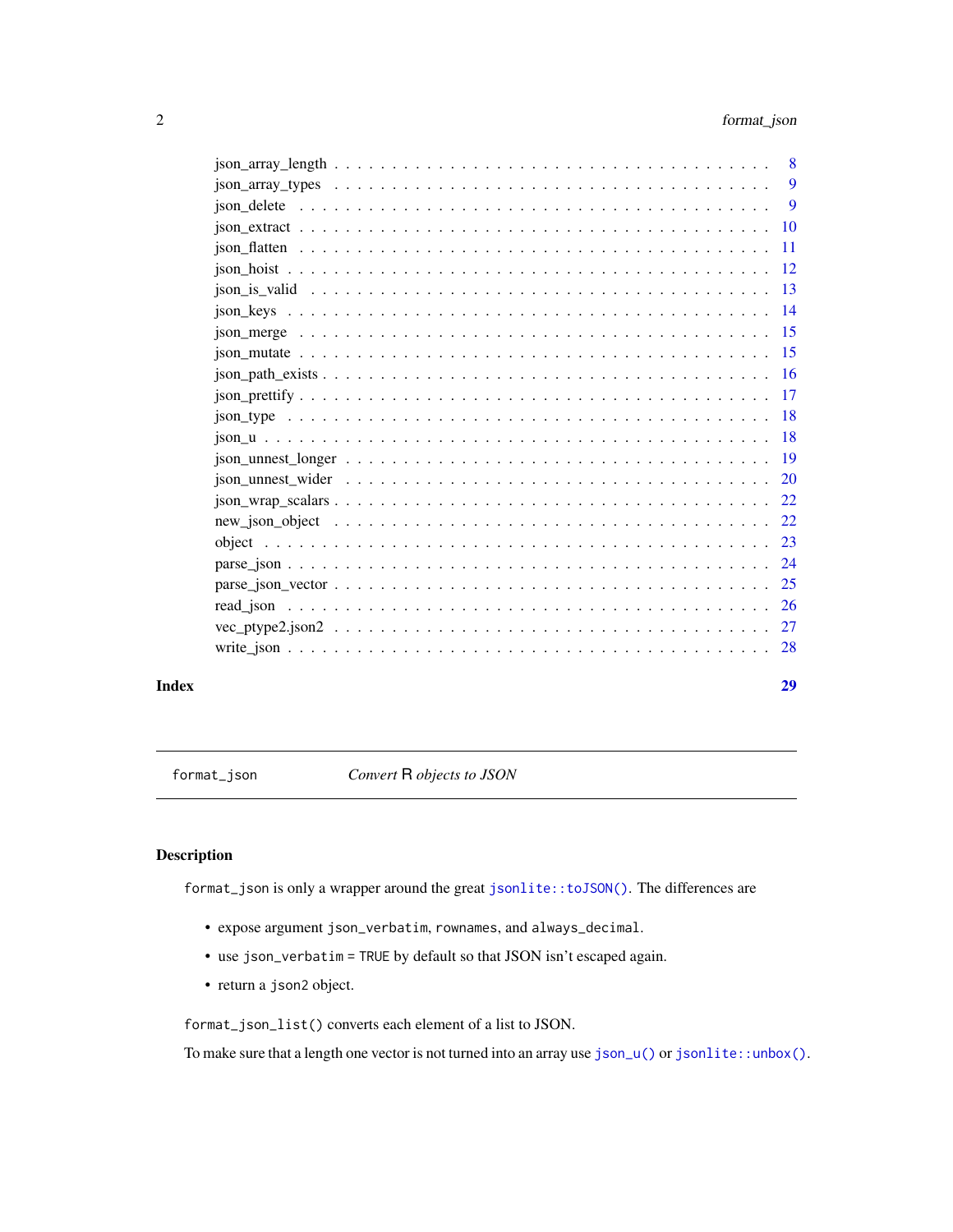## <span id="page-2-0"></span>format\_json 3

#### Usage

```
format_json(
  x,
 null = c("list", "null"),na = c("null", "string"),auto_unbox = FALSE,
  dataframe = c("rows", "columns", "values"),
 matrix = c("rowmajor", "columnmajor"),
 Date = c("IS08601", "epoch"),POSIXt = c("string", "ISO8601", "epoch", "mongo"),
  factor = c("string", "integer"),
 complex = c("string", "list"),
  raw = c("base64", "hex", "money", "int", "js"),digits = 4,
  json_verbatim = TRUE,
  force = FALSE,
 pretty = FALSE,
 rownames = FALSE,
  always_decimal = FALSE,
  ...
\mathcal{L}format_json_list(
  x,
 null = c("list", "null"),na = c("null", "string"),auto_unbox = FALSE,
 dataframe = c("rows", "columns", "values"),
 matrix = c("rownajor", "columnajor"),Date = c("IS08601", "epoch"),POSIXt = c("string", "ISO8601", "epoch", "mongo"),
  factor = c("string", "integer"),
  complex = c("string", "list"),
  raw = c("base64", "hex", "mongo", "int", "js"),
  digits = 4,
  json_verbatim = TRUE,
  force = FALSE,pretty = FALSE,
  rownames = FALSE,
 always_decimal = FALSE,
  ...
)
```
#### Arguments

x the object to be encoded null, na, auto\_unbox, dataframe, matrix, Date passed on to [jsonlite::toJSON](#page-0-0).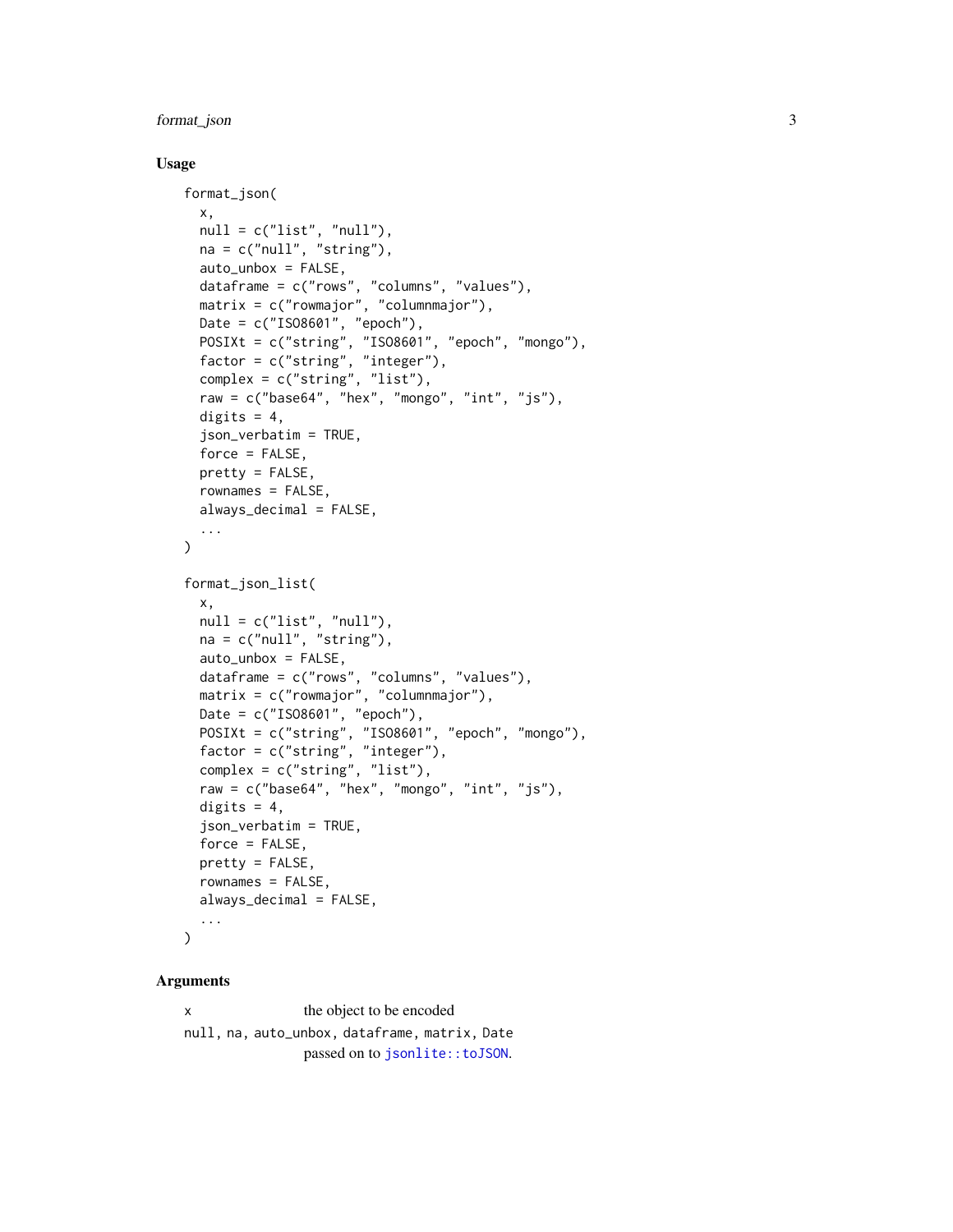<span id="page-3-0"></span>

|          | POSIXt, factor, complex, raw, digits, force, pretty,             |
|----------|------------------------------------------------------------------|
|          | passed on to <i>jsonlite::toJSON</i> .                           |
|          | ison_verbatim Leave JSON as it is and do not encode it again?    |
| rownames | For data frames add a field row with the row name?               |
|          | always_decimal Use real number notation in whole number doubles? |

## Value

A json2 vector.

#### See Also

[write\\_json\(\)](#page-27-1), [format\\_json\\_rowwise\(\)](#page-4-1)

#### Examples

```
# null
x_{null} \leftarrow list(a = NULL, b = 1)format_json(x_null)
format_json(x_null, null = "null")# na
x<sub>-</sub>na < - list(a = NA, b = 1)
format_json(x_na)
format_json(x_na, na = "string")
# auto_unbox
x_autounbox \le list(1, 1:3)
format_json(x_autounbox)
format_json(x_autounbox, auto_unbox = TRUE)
# dataframe conversion
x_df <- iris[1:2, ]
format_json(x_df, pretty = TRUE)
format_json(x_df, dataframe = "columns", pretty = TRUE)
format_json(x_df, dataframe = "values", pretty = TRUE)
# json_verbatim
x_json <- json2('["a","b"]')
format_json(x_json)
format_json(x_json, json_verbatim = FALSE)
# Decimal vs significant digits
x <- 10 + pi
format_json(x)
format_json(x, digits = NA)format_json(x, digits = 2)format_json(x, digits = I(2))# Force decimal representation
format_json(12)
format_json(12, always_decimal = TRUE)
```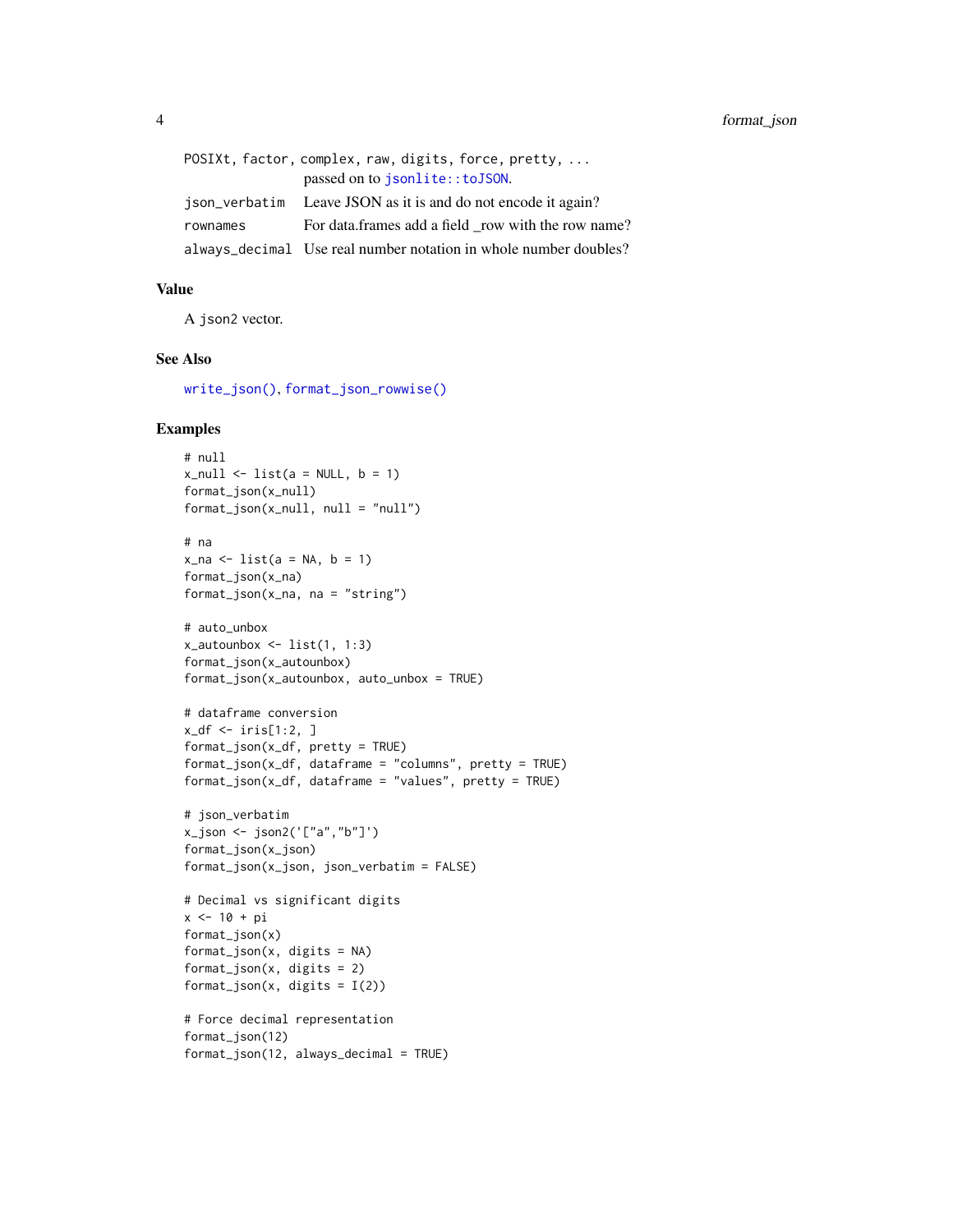<span id="page-4-1"></span><span id="page-4-0"></span>Convert each row of a data frame to a JSON object (this basically produces [ndjson\)](http://ndjson.org/).

#### Usage

```
format_json_rowwise(
 df,
 null = c("list", "null"),na = c("null", "string"),auto_unbox = TRUE,
 matrix = c("rowmajor", "columnmajor"),
 Date = c("ISO8601", "epoch"),
  POSIXt = c("string", "ISO8601", "epoch", "mongo"),
  factor = c("string", "integer"),
  complex = c("string", "list"),
  raw = c("base64", "hex", "mongo"),
 digits = 4,
  json_verbatim = TRUE,
  force = FALSE,rownames = FALSE,
  ...
\mathcal{L}
```
#### Arguments

| df                                              | A dataframe.                                                  |  |
|-------------------------------------------------|---------------------------------------------------------------|--|
| null, na, POSIXt, factor, complex, matrix, Date |                                                               |  |
|                                                 | passed on to jsonlite::stream_out.                            |  |
| auto_unbox, raw, digits, force,                 |                                                               |  |
|                                                 | passed on to jsonlite::stream_out.                            |  |
|                                                 | ison_verbatim Leave JSON as it is and do not encode it again? |  |
| rownames                                        | For data.frames add a field _row with the row name?           |  |

#### Details

Under the hood [jsonlite::stream\\_out](#page-0-0) is used for the conversion.

#### Value

A json2 vector of JSON objects.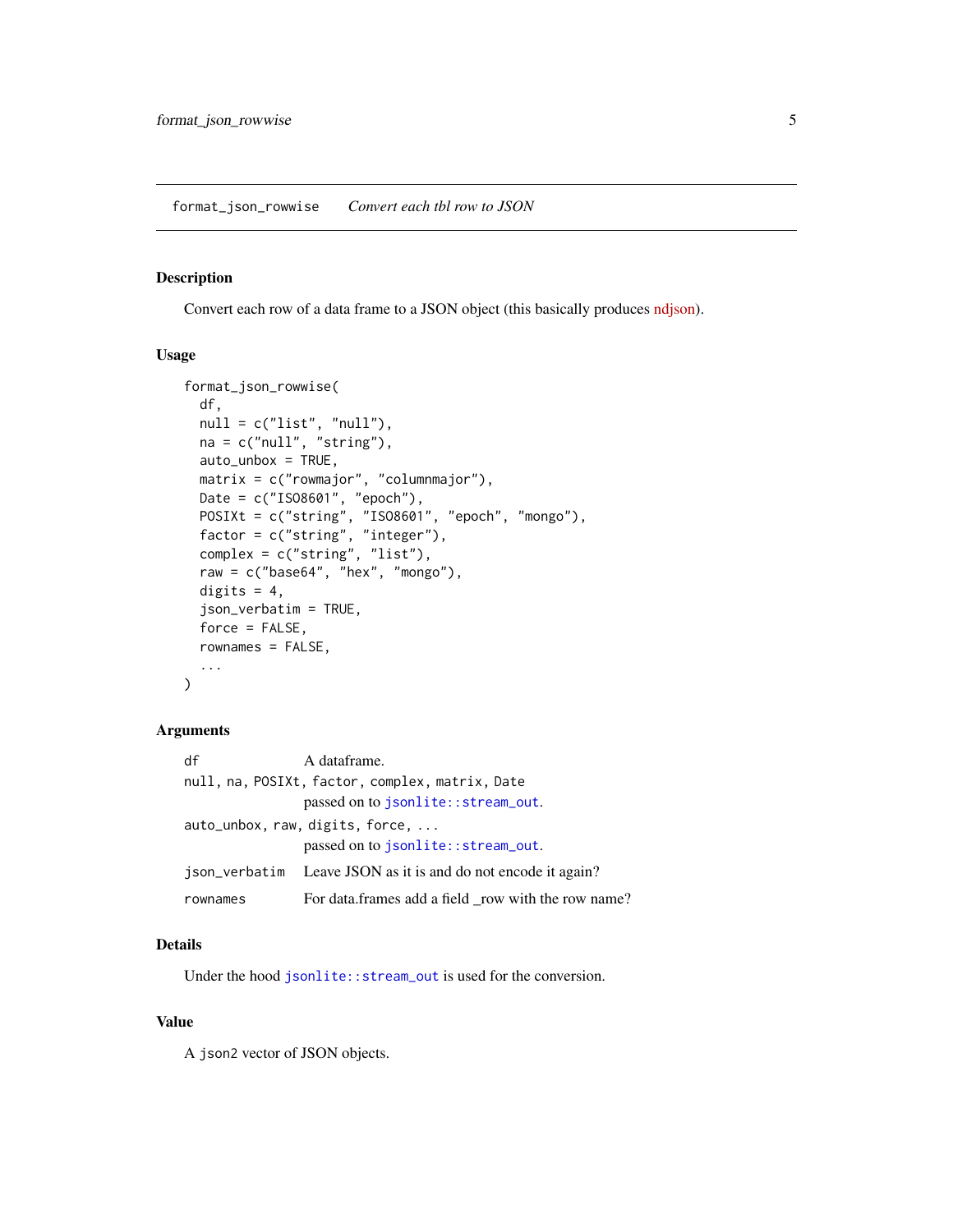#### <span id="page-5-0"></span>See Also

[write\\_json\(\)](#page-27-1), [format\\_json\(\)](#page-1-1)

#### Examples

```
format_json_rowwise(mtcars[1:3, ])
```

```
# use a dataframe column for nested objects
df \le data.frame(x = 1:2)
df$y \leftarrow data.frame(z = c("a", "b"))
format_json_rowwise(df)
if (require("dplyr", quietly = TRUE, warn.conflicts = FALSE)) {
  tibble <- tibble::tibble
  # often useful in mutate/transmute
  mtcars %>%
    transmute(json = format_json_rowwise(tibble(mpg, cyl, extra = tibble(disp, hp))))
}
```
got\_chars\_json *Game of Thrones characters*

#### Description

A JSON with some basic information about some of the Game of Thrones characters.

#### Usage

got\_chars\_json

#### Format

A JSON array of objects. Each object describes a character and has the following keys:

- url
- id
- name
- alive
- titles
- aliases
- allegiances

#### Source

<https://anapioficeandfire.com>

#### Examples

got\_chars\_json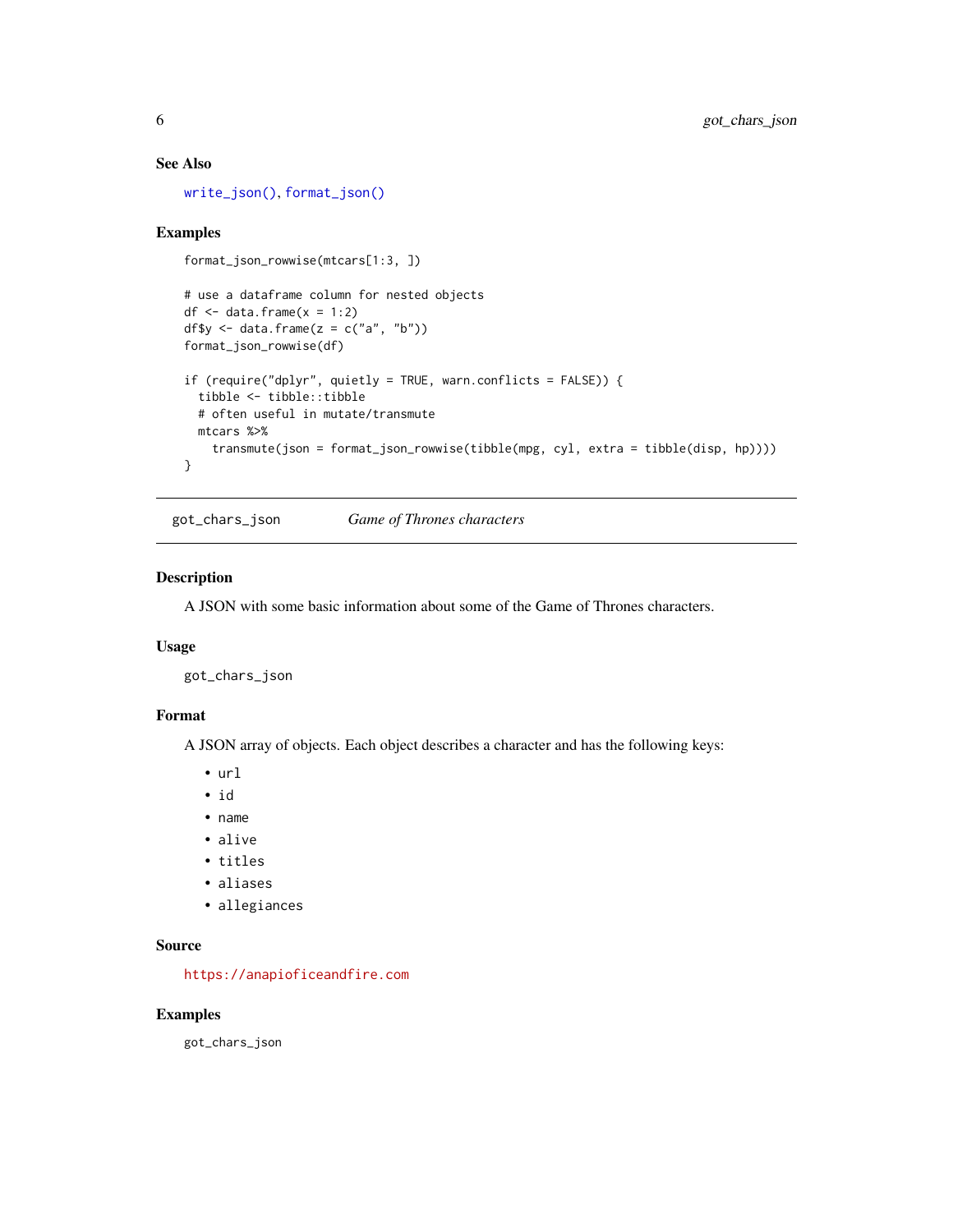<span id="page-6-0"></span>

new\_json2() is a fast, low-level constructor that takes a character vector. json2() checks the input for validity. as\_json2() and is\_json2() are simple forwarders to vctrs::vec\_cast() and vctrs::vec\_is() respectively.

#### Usage

```
json2(x = character())new_json2(x = character())as_json2(x)
is_json2(x)
```
#### Arguments

x A character vector.

#### Value

A json2 vector.

## Examples

```
json2()
json2('{"abc": 1}')
new_json2()
new_json2('{"abc": 1}')
new_json2(c('{"abc": 1}', '{"def": 2}', "[1, 2, 3]", NA))
```
json\_array\_agg *Aggregate into a JSON array*

## Description

Aggregate into a JSON array

#### Usage

json\_array\_agg(x)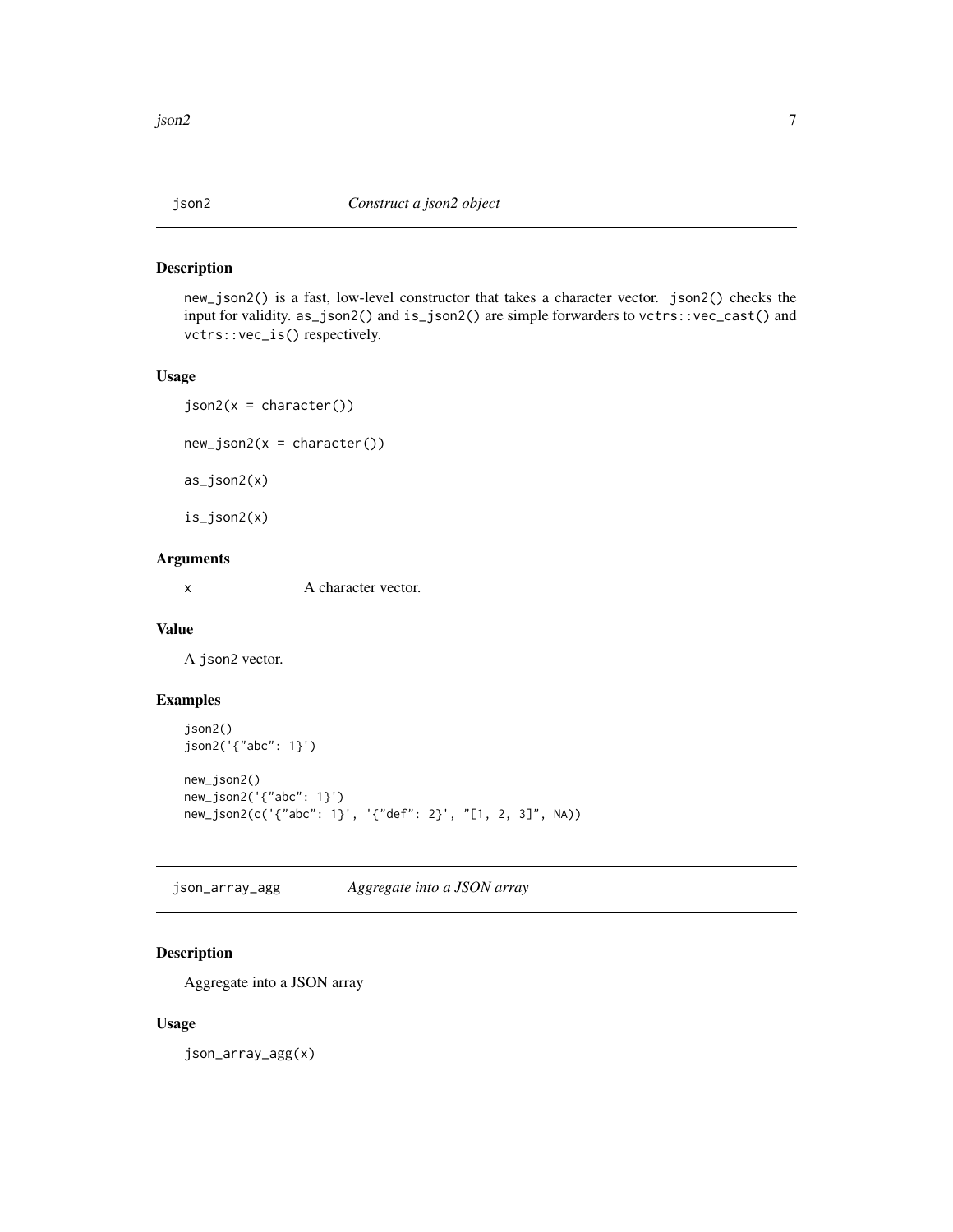#### <span id="page-7-0"></span>**Arguments**

x Vector to collapse into JSON array.

#### Value

A json2 vector of length one with the elements of x collapsed to a JSON array.

#### Examples

```
json_array_agg(1:3)
json_array_agg(json2(c('{"a": 1}', '{"b": 2}')))
# can be quite useful in combination with 'dplyr::group_by()'
if (require("dplyr", quietly = TRUE, warn.conflicts = FALSE)) {
 tibble::tibble(
   group = c(1, 1, 2, 2),json = c(1:4)) %>%
   dplyr::group_by(group) %>%
   dplyr::summarise(json = json_array_agg(json))
}
```
<span id="page-7-1"></span>json\_array\_length *Get array length of JSON arrays*

#### Description

Get array length of JSON arrays

#### Usage

json\_array\_length(x, wrap\_scalars = FALSE)

## Arguments

| A JSON vector.                                     |
|----------------------------------------------------|
| wrap_scalars Consider scalars as length one array? |

#### Value

An integer vector of array lengths.

## Examples

json\_array\_length(c(NA, "[1, 2, 3]", "[1, 2]"))

# scalars produce an error unless `wrap\_scalars` is `TRUE` json\_array\_length(1, wrap\_scalars = TRUE)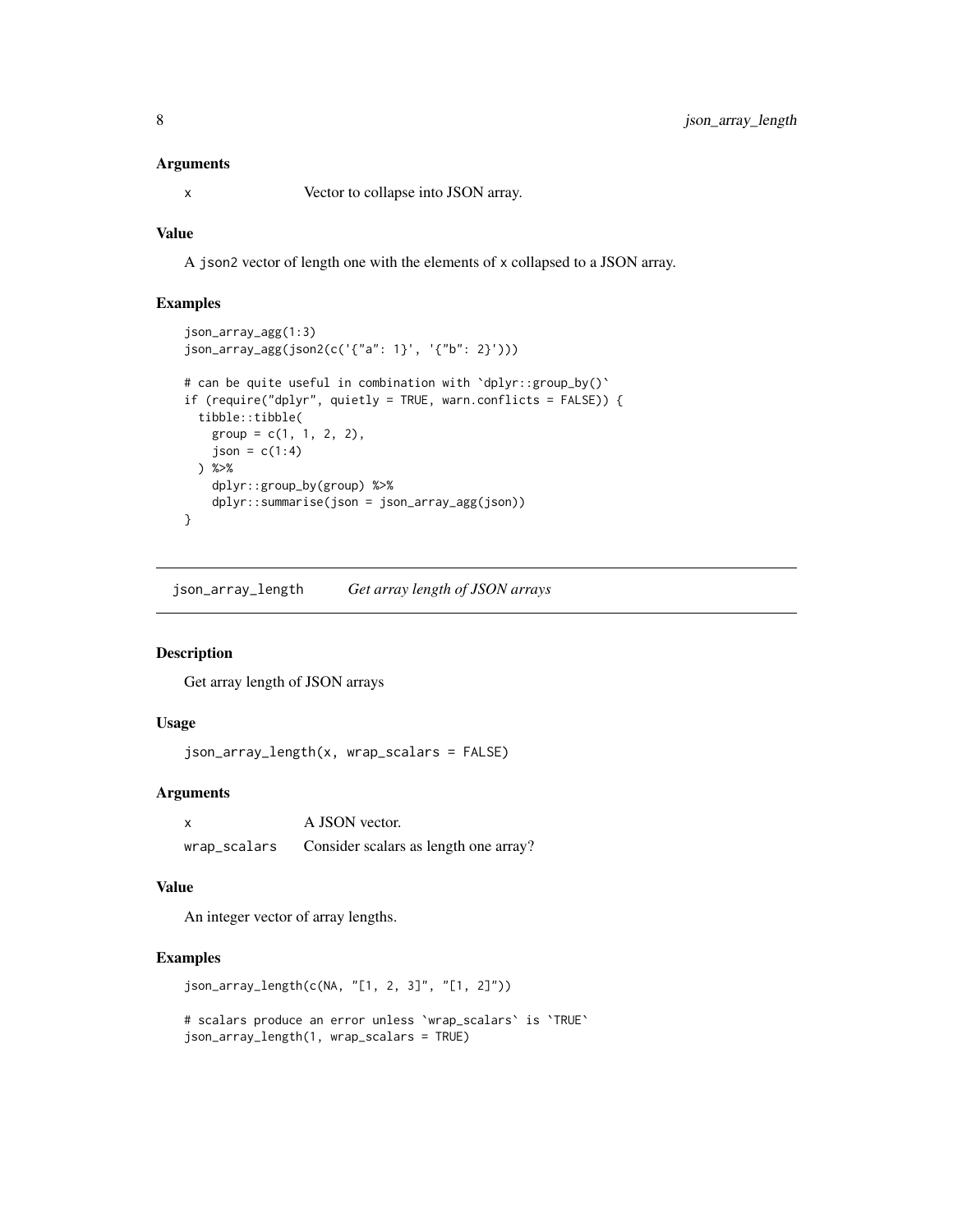<span id="page-8-0"></span>This is barely useful on its own but can be of some use in combination with [json\\_array\\_length\(\)](#page-7-1).

#### Usage

```
json_array_types(x)
```
## Arguments

x A JSON vector.

## Value

A character vector of JSON types.

#### See Also

[json\\_type\(\)](#page-17-2)

## Examples

json\_array\_types(c("[1, true]", '["a", [1]]'))

json\_delete *Remove JSON element*

## Description

Remote the elements at the specified paths from a JSON vector.

#### Usage

json\_delete(x, ...)

## Arguments

| x | A JSON vector.   |
|---|------------------|
| . | Paths to delete. |

## Value

A json2 vector similar to x with the specified paths removed from it.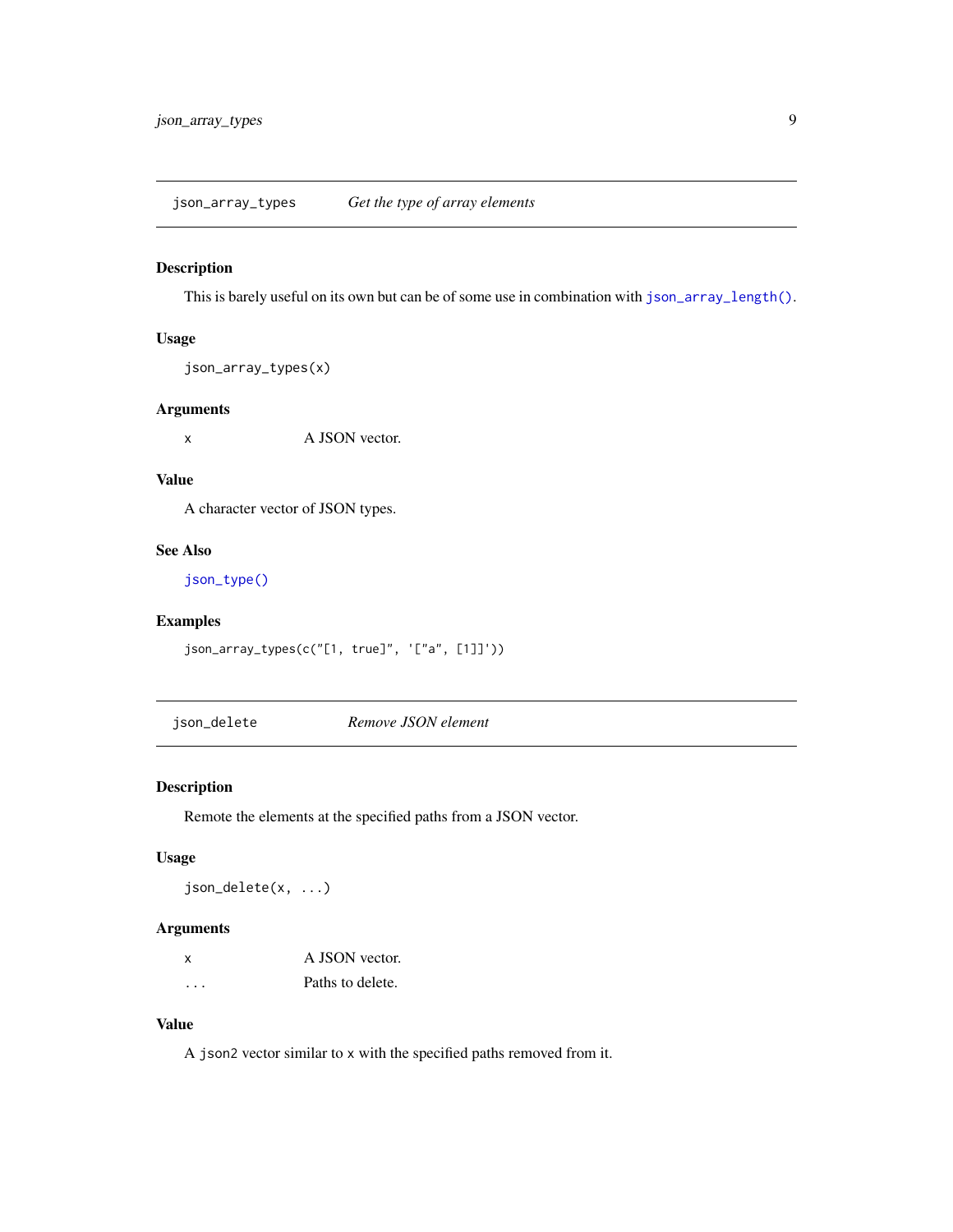## Examples

```
x \leq -c('{'a": 11, "b": {'x": 12}}', NA)json_delete(x, "$.a")
# remove from multiple paths at once
json_delete(x, "$.a", "$.b")
# remove at a nested path
json_delete(x, "$.b.x")
# non-existing elements are just ignored
json_delete(x, "$.abc")
```
<span id="page-9-1"></span>json\_extract *Extract an element from JSON*

## Description

Extract an element at a given path.

## Usage

```
json_extract(
 x,
 path,
 ptype = NULL,
 default = NULL,na = NA,
 wrap_scalars = FALSE,
 bigint_as_char = bigint_default()
\mathcal{L}
```
#### Arguments

| $\mathsf{x}$ | A JSON vector.                                                                                                                                                                                                                                                             |
|--------------|----------------------------------------------------------------------------------------------------------------------------------------------------------------------------------------------------------------------------------------------------------------------------|
| path         | Path to element. This must be a valid JSONpath expression. For example<br>"\\$.a.b[0] extracts the 1 in $\{$ "a": $\{$ "b": [1, 2]} }.                                                                                                                                     |
| ptype        | Output type. If NULL, the default, the output type is determined by computing the<br>common type across all elements. Use new_json_array() resp. new_json_object()<br>if you know every element is an array resp. object. Mind that the return type<br>will only be json2. |
| default      | Default value if path doesn't exist or element at path is empty.                                                                                                                                                                                                           |
| na           | Default value if element of x is NA.                                                                                                                                                                                                                                       |
| wrap_scalars | Should scalar values be wrapped? Note that scalars are only wrapped if either<br>• ptype is new_json_array() or json2 vector.<br>• ptype is NULL and the elements are a mix of scalar values and arrays.                                                                   |
|              | bigint_as_char Convert big integers to character? The option jsontools.bigint_as_char is<br>used as default.                                                                                                                                                               |

<span id="page-9-0"></span>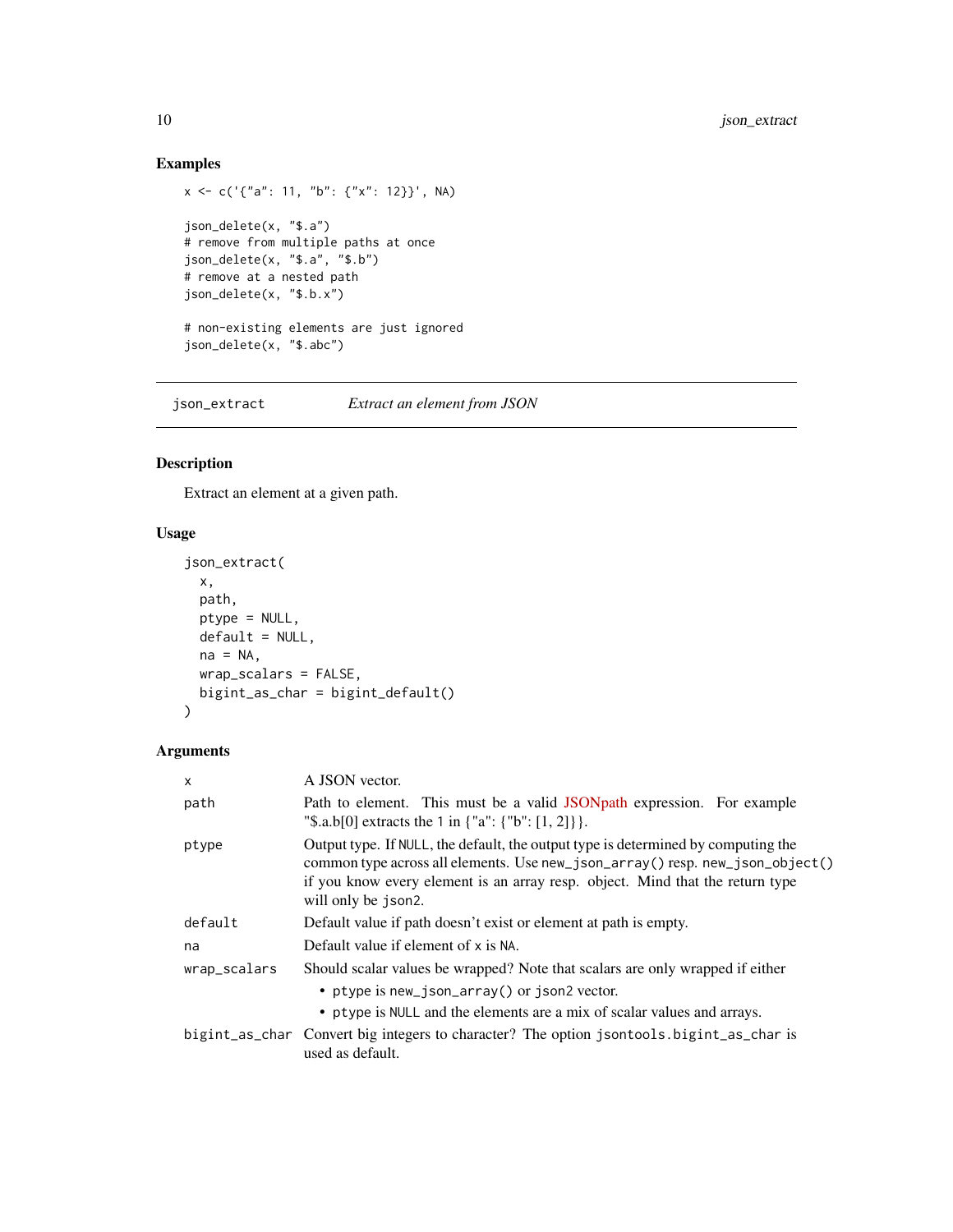## <span id="page-10-0"></span>json\_flatten 11

#### Value

A vector with class given by ptype and length equal to x. Mind that for new\_json\_array() and new\_json\_object() the return type will only be json2.

#### Examples

```
x1 \leq - \{"a": 1, "b": 2}'
json_extract(x1, "$.a")
json_extract('{"a": {"b": 1}}', "$.a")
# `NA` values stay `NA` ...
json_extract(c(NA_character_, x1), "$.a")
# ... but can return the value of `na` instead.
json_extract(c(NA_character_, x1), "$.a", na = 3)
# missing paths error by default ...
try(json_extract(x1, "$.c"))
# ... but can be replaced by the value of 'default' instead.
json_extract(x1, "$.c", default = "not there")
# make sure to error if you don't get back an array
json_extract('{"a": [1]}', "$.a", ptype = new_json_array())
```

```
try(json\_extract('{'a": {'b": 1}}', '§.a", ptype = new_json_array())
```
json\_flatten *Flatten a JSON array*

## Description

Flatten a JSON array

## Usage

```
json_flatten(
 x,
 ptype = NULL,
 allow_scalars = FALSE,
 wrap_scalars = FALSE,
 bigint_as_char = bigint_default()
)
```
#### Arguments

| x.    | A JSON vector.                                                                                                                                                                                                                                      |
|-------|-----------------------------------------------------------------------------------------------------------------------------------------------------------------------------------------------------------------------------------------------------|
| ptype | Output type. If NULL, the default, the output type is determined by computing the<br>common type across all elements. Use new_json_array() resp. new_json_object()<br>if you know every element is an array resp. object. Mind that the return type |
|       | will only be json2.                                                                                                                                                                                                                                 |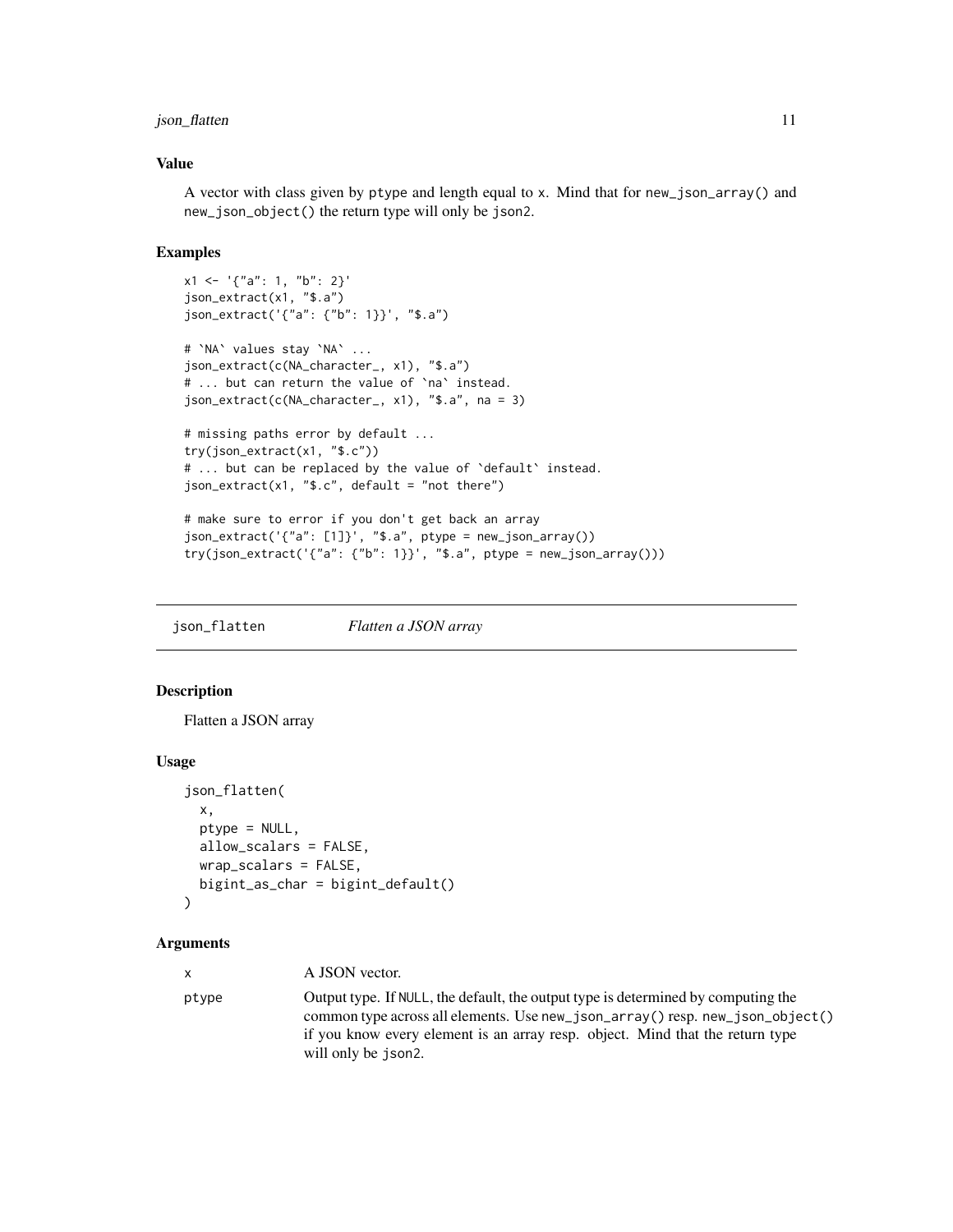<span id="page-11-0"></span>

|              | allow_scalars Do not error for scalar elements?                                                                         |
|--------------|-------------------------------------------------------------------------------------------------------------------------|
| wrap_scalars | Should scalar values be wrapped? Note that scalars are only wrapped if either                                           |
|              | • ptype is new_json_array() or json2 vector.<br>• ptype is NULL and the elements are a mix of scalar values and arrays. |
|              | bigint_as_char Convert big integers to character? The option jsontools.bigint_as_char is<br>used as default.            |

#### Value

A flattened version of x with class given by ptype and length equal to the sum of the json\_array\_length() of the components of x.

## See Also

[json\\_unnest\\_longer\(\)](#page-18-1), [json\\_unnest\\_wider\(\)](#page-19-1)

## Examples

```
json_flatten(c("[1, 2]", "[3]"))
```

```
# names are kep
json_flatten(c(x = "[1, 2]", y = "[3]"))
```

```
# scalar elements produce an error ...
try(json_flatten(c(x = "[1, 2]", y = "3")))
# ... but can be explicitly allowed with `allow_scalars`
json_flatten(c(x = "[1, 2]", y = "3"), allow_scalars = TRUE)
```
json\_hoist *Rectangle a JSON vector*

## Description

Rectangle a JSON vector

#### Usage

```
json_hoist(
  .data,
  .col,
  ...,
  .remove = TRUE,
  .ptype = list(),
  .wrap_scalars = list(),
  default = list(),
  .na = list(),
 bigint_as_char = bigint_default()
)
```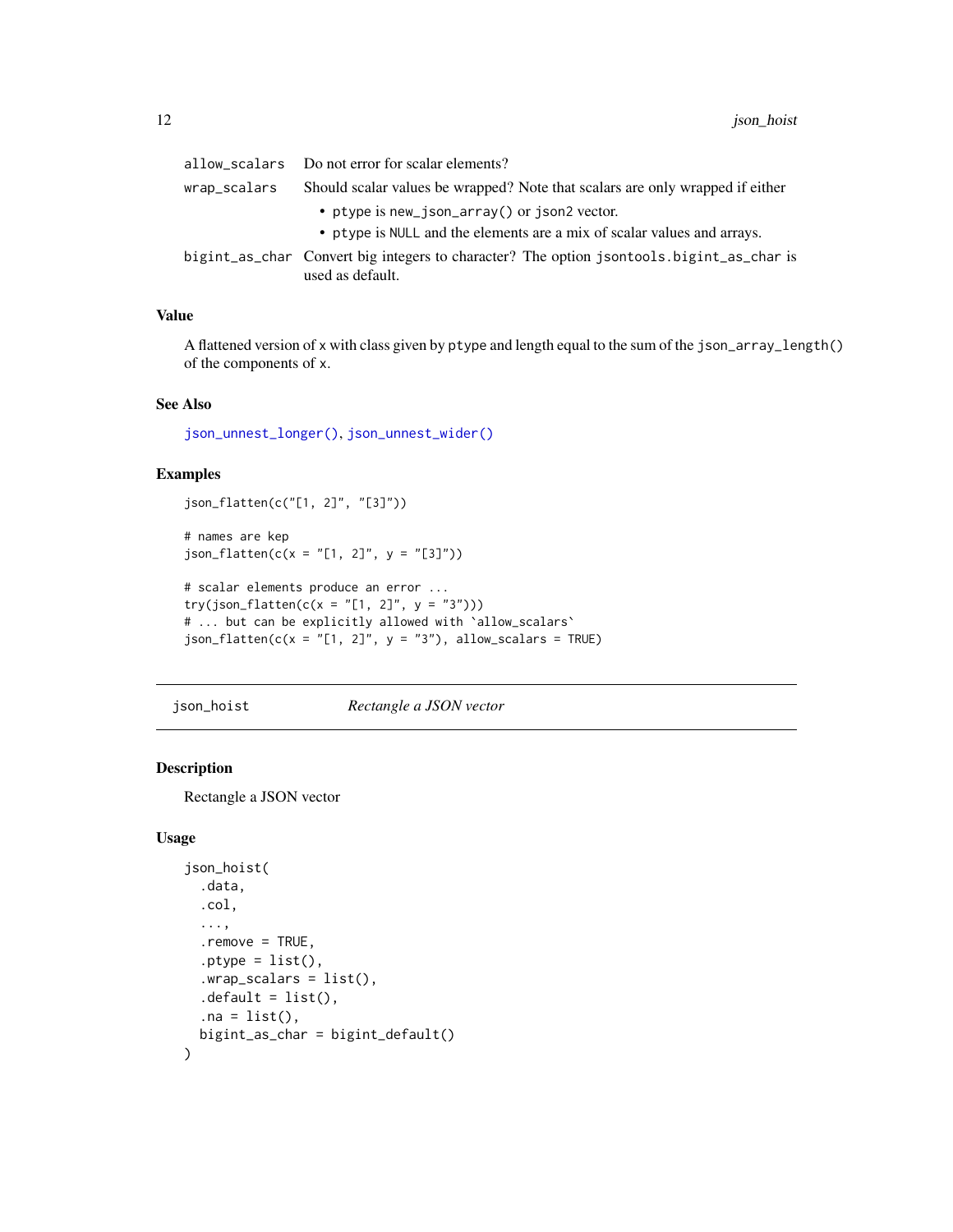#### <span id="page-12-0"></span>Arguments

| .data                                                | A data frame.                                                              |  |
|------------------------------------------------------|----------------------------------------------------------------------------|--|
| .col                                                 | JSON-column.                                                               |  |
| $\cdots$                                             | Elements of . col to turn into columns in the form col_name = "JSON path". |  |
| .remove                                              | If TRUE, the default, will remove the column.col.                          |  |
| .ptype, .wrap_scalars, .default, .na, bigint_as_char |                                                                            |  |
|                                                      | Optionally, a named list of parameters passed to json_extract().           |  |

## Value

A data frame, or subclass of data frame with new columns as specified in ....

#### Examples

```
df <- tibble::tibble(
  id = 1:5,
  json = json_flatten(got_chars_json)
\mathcal{L}json_hoist(df, json, url = "$.url", name = "$.name")
# the names can also be generated automatically
json_hoist(df, json, "$.url", "$.name")
```
json\_is\_valid *Assert vector is valid JSON.*

## Description

Uses [jsonlite::validate\(\)](#page-0-0) under the hood.

#### Usage

```
json_is_valid(x)
```

```
json_assert\_valid(x, x_arg = "")
```
#### Arguments

|       | A character vector.                                                                                 |
|-------|-----------------------------------------------------------------------------------------------------|
| x_arg | Argument name for x. Used in error message to inform the user about the loca-<br>tion of the error. |

#### Value

json\_is\_valid() returns a vector of TRUE and FALSE. json\_assert\_valid() either throws an error with information on the invalid elements or returns x invisibly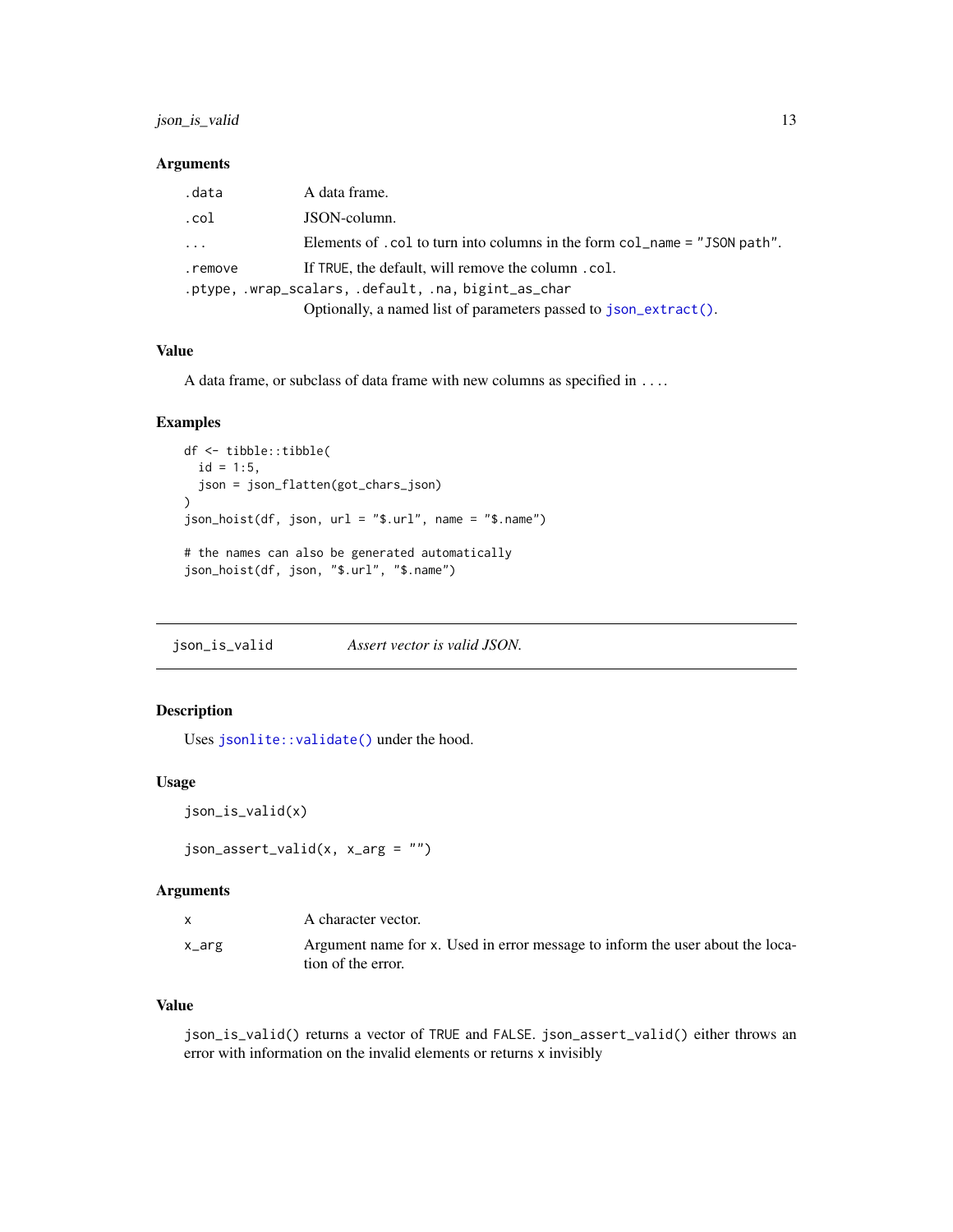## Examples

```
json_is_valid("[1, 2]")
json_is_valid("[1, 2")
json_assert_valid("[1, 2]")
## Not run:
json_assert_valid("[1, 2")
## End(Not run)
```
## json\_keys *Get keys of JSON object resp. array*

## Description

Get keys of JSON object resp. array

#### Usage

json\_keys(x)

## Arguments

x A JSON vector

## Value

A list of keys.

# Examples

```
json_keys(c(
   '{"a": 1, "b": 2}',
   '{"x": 1, "y": 2}',
  "[1, 2]"
))
```
<span id="page-13-0"></span>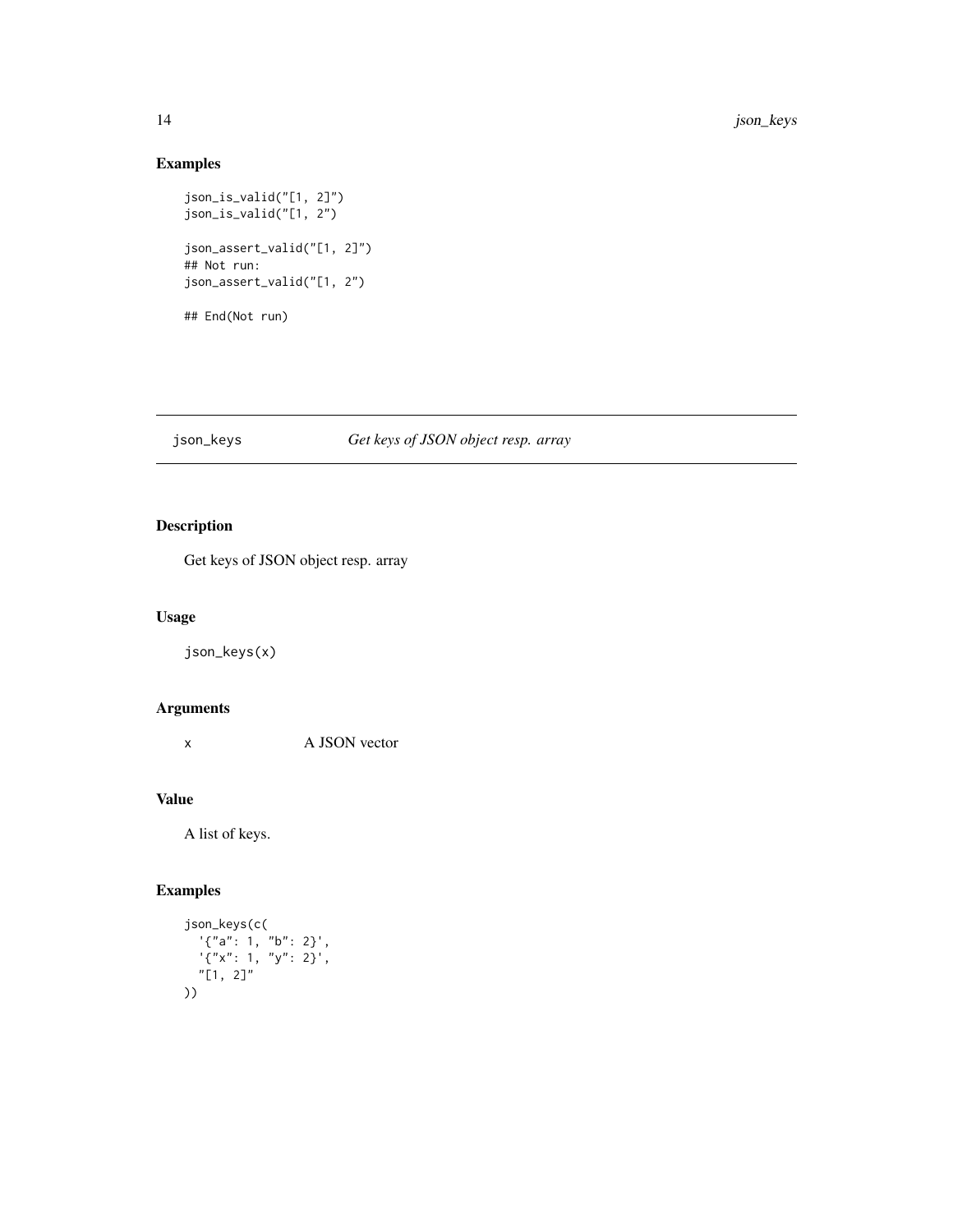<span id="page-14-0"></span>

By merging two objects you can add, modify, or remove elements of an object. Arrays cannot be modified but only replaced as a whole. It is mostly a small wrapper around the SQLite function [json\\_patch\(\)](https://www.sqlite.org/json1.html#jpatch).

#### Usage

json\_merge(x, y)

#### Arguments

| A JSON vector to update.           |
|------------------------------------|
| A JSON vector with updated values. |

#### Value

A json2 vector.

## Examples

```
# update element with key "a"
json_merge('{"a": 1, "c": 3}', '{"a": 11}')
# you can also add elements
json_merge('{"a": 1, "c": 3}', '{"b": 2}')
# remove elements with `null`
json_merge('{"a": 1, "c": 3}', '{"c": null}')
```
json\_mutate *Update values*

## Description

Update values

#### Usage

json\_mutate(x, ...)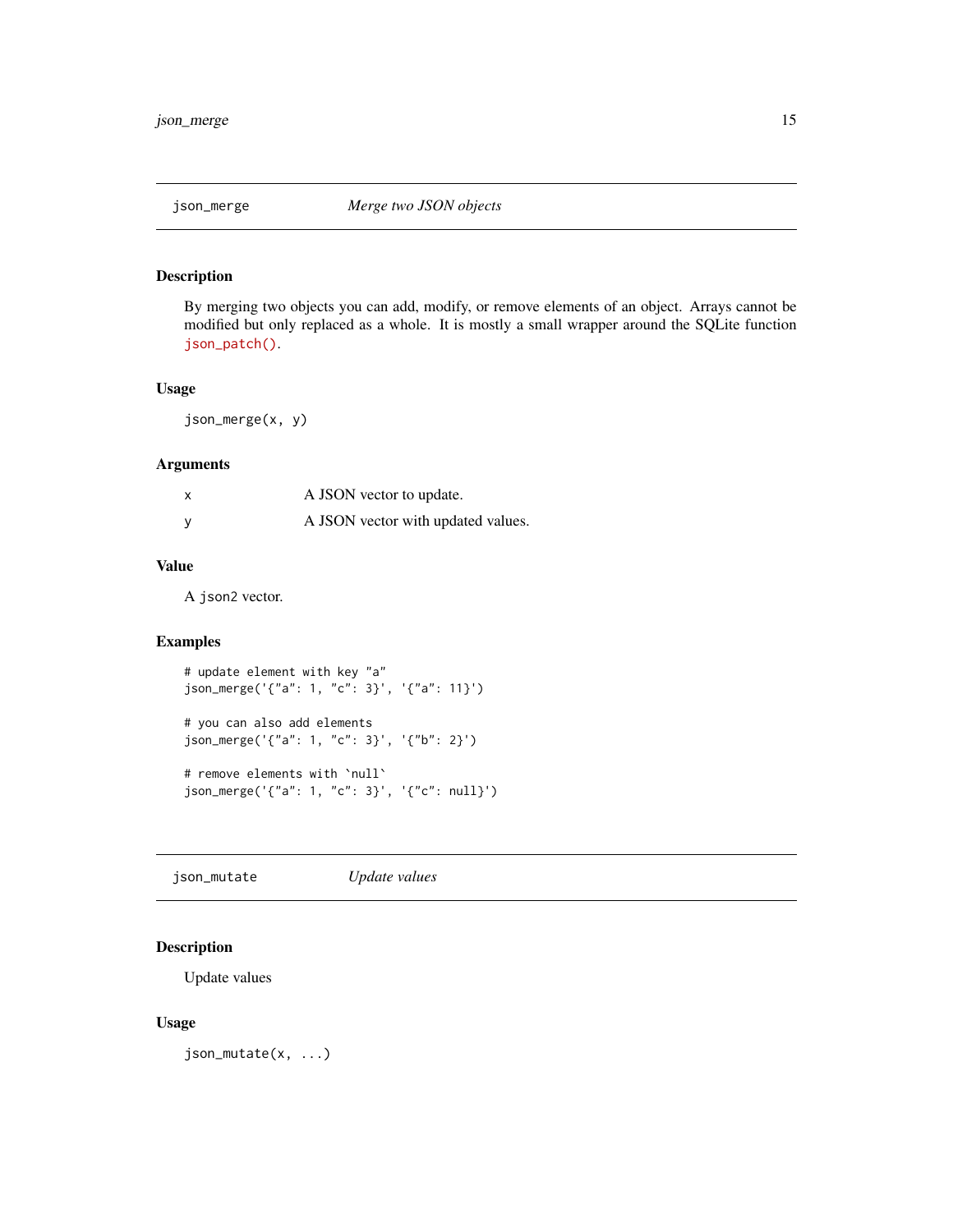#### <span id="page-15-0"></span>Arguments

| X        | A JSON vector.                                                      |
|----------|---------------------------------------------------------------------|
| $\cdots$ | Name-value pairs. The name is the JSON path (without leading "\$"). |

## Value

A json2 vector similar to x with the components modified as specified in ....

## Examples

```
x_na <- c('{"a": 11, "b": {"x": 12}}', NA, '{"a": 21, "b": {"x": 22}}')
# update with different values
json_mutate(x_na, .a = 1:3)# NA is translated to null
json_mutate(x_na, a = 1:3, b.x = NA)# create new keys
json_mutate(x_na, c = 0, d.x = c("a", "b", "c"))
```
json\_path\_exists *Does the path exist?*

## Description

Does the path exist?

#### Usage

```
json_path_exists(x, path)
```
## Arguments

|      | A JSON vector.                                                                                                                          |  |
|------|-----------------------------------------------------------------------------------------------------------------------------------------|--|
| path | Path to element. This must be a valid JSON path expression. For example<br>"\\$.a.b[0] extracts the 1 in $\{$ "a": $\{$ "b": [1, 2]} }. |  |

## Value

A logical vector.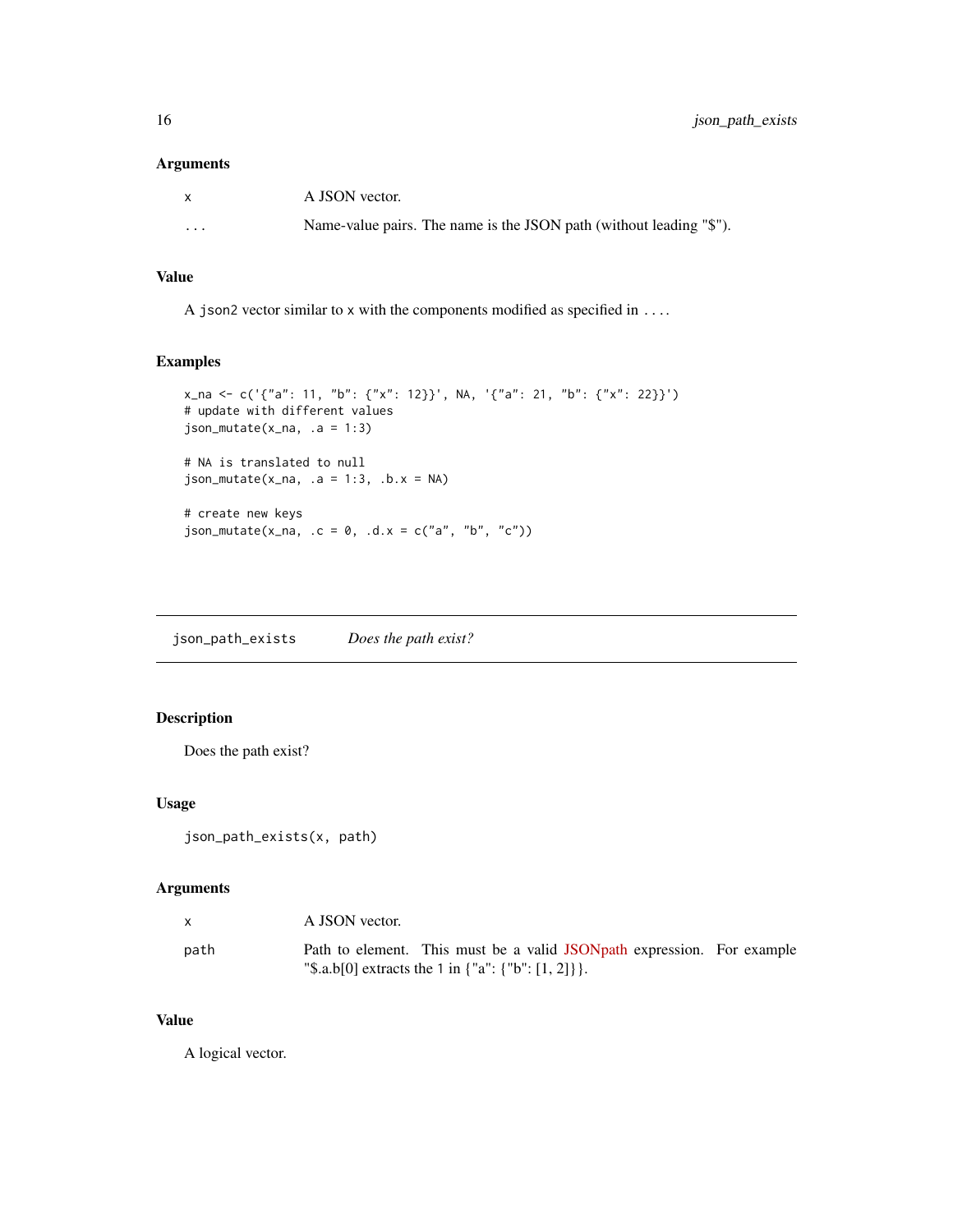## <span id="page-16-0"></span>json\_prettify 17

## Examples

```
json_path_exists(
  c(
     '{"a": 1}',
     '{"b": 2}',
    "[1, 2]",
    NA_character_
  ),
  "$.a"
\mathcal{L}
```
json\_prettify *Prettify/Minify a JSON vector*

## Description

A wrapper around [jsonlite::prettify\(\)](#page-0-0) resp. [jsonlite::minify\(\)](#page-0-0).

#### Usage

```
json_prettify(x, indent = 3)
```

```
json_minify(x)
```
## Arguments

| $\boldsymbol{\mathsf{x}}$ | A JSON vector.              |
|---------------------------|-----------------------------|
| indent                    | number of spaces to indent. |

## Value

A json2 vector.

## Examples

```
x \leq c("[1,2, 3]", '{'"a": 1, "b": 2}'')json_prettify(x)
json_minify(x)
```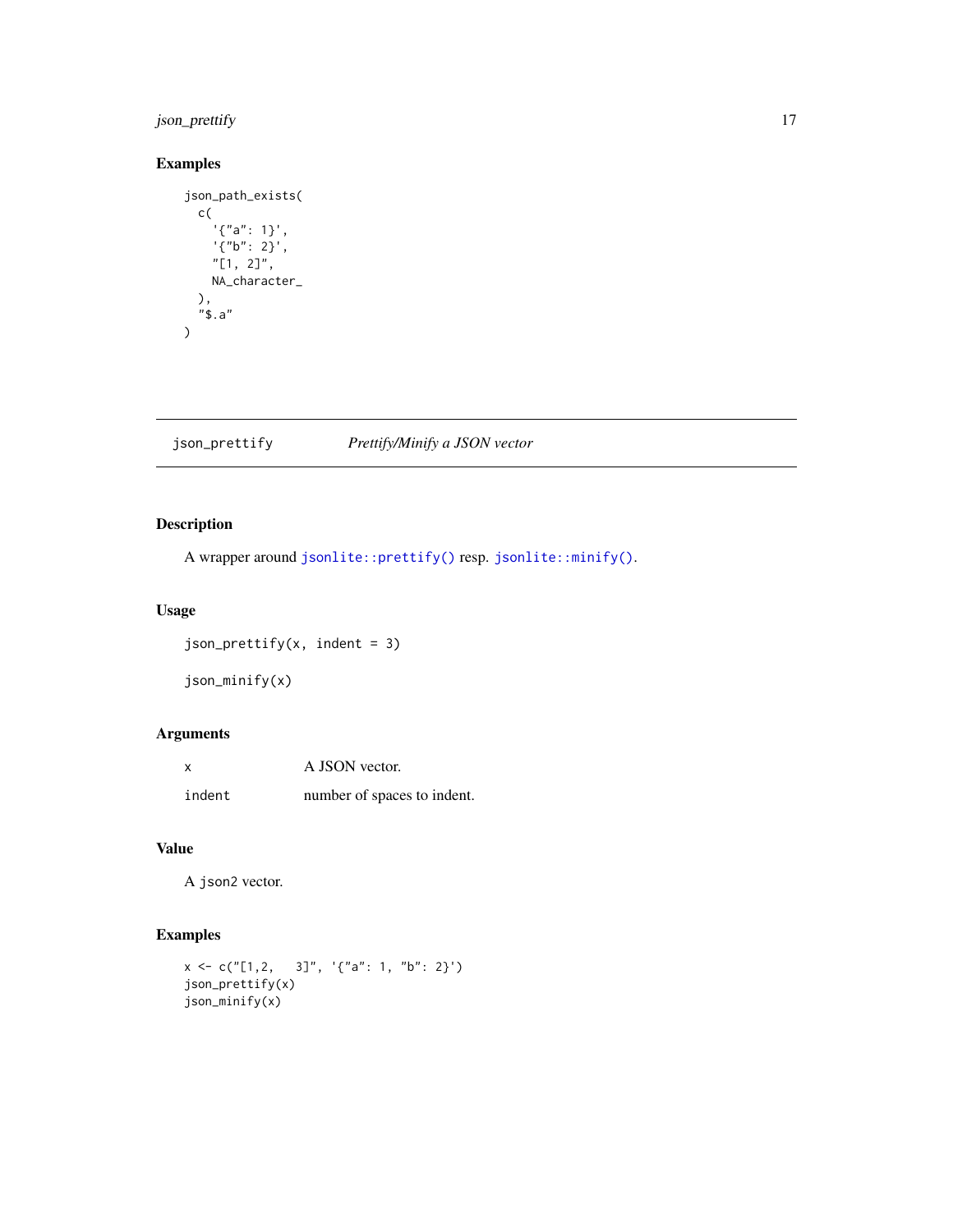<span id="page-17-2"></span><span id="page-17-0"></span>

The JSON types are

- null
- true, false
- integer
- real
- array
- object

#### Usage

json\_type(x, path = NULL)

## Arguments

|      | A JSON vector |                                                                         |  |
|------|---------------|-------------------------------------------------------------------------|--|
| path |               | Path to element. This must be a valid JSON path expression. For example |  |
|      |               | "\$.a.b[0] extracts the 1 in $\{$ "a": $\{$ "b": [1, 2] $\}$ .          |  |

#### Value

A character vector of JSON types

## Examples

json\_type(c(NA, "1", "null", "[1,2]", '{"a": 1}'))

<span id="page-17-1"></span>json\_u *Unbox a vector or data frame*

## Description

Mark a vector of length one to not be wrapped in an array when formatted as JSON. This is only a tiny wrapper around jsonlite::unbox() to avoid conflict with rlang::unbox().

## Usage

json\_u(x)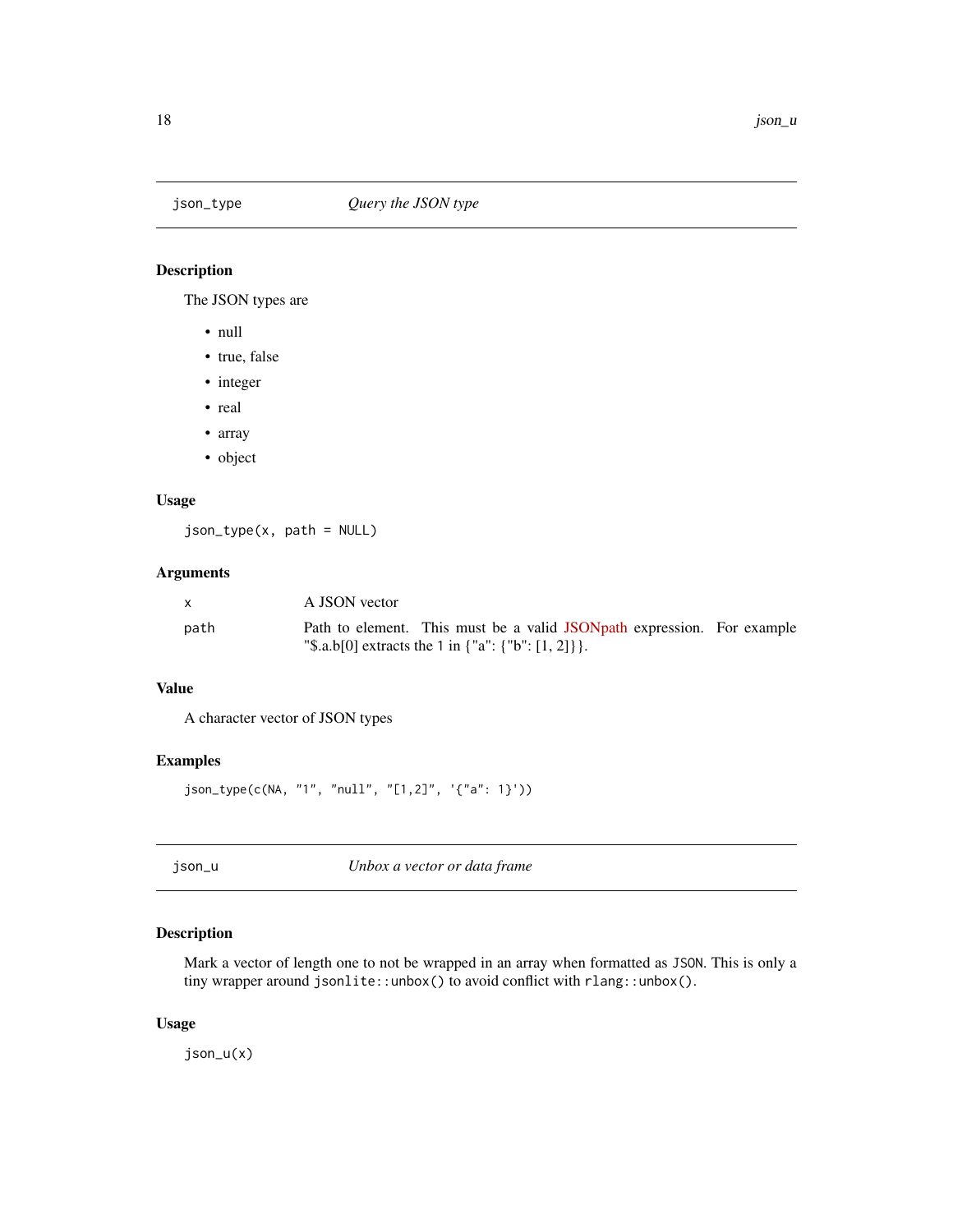<span id="page-18-0"></span>json\_unnest\_longer 19

#### Arguments

x atomic vector of length 1, or data frame with 1 row.

#### Value

A singleton version of x.

## Examples

```
format_json(list(foo = 123))
format_json(list(foo = json_u(123)))
```
<span id="page-18-1"></span>json\_unnest\_longer *Unnest a JSON array column*

#### Description

Unnest a column of JSON arrays in a data frame producing a longer data frame.

#### Usage

```
json_unnest_longer(
 data,
 col,
 values_to = NULL,
  row_numbers_to = NULL,
  indices_to = NULL,
 ptype = NULL,
 wrap_scalars = FALSE,
 bigint_as_char = bigint_default()
)
```
## Arguments

| data         | A data frame.                                                                                                                                                                                                                                                              |
|--------------|----------------------------------------------------------------------------------------------------------------------------------------------------------------------------------------------------------------------------------------------------------------------------|
| col          | JSON-column of arrays to extract components from.                                                                                                                                                                                                                          |
| values_to    | Name of column to store vector values. Defaults to col.                                                                                                                                                                                                                    |
|              | row_numbers_to Name of column to store the row number before unnesting.                                                                                                                                                                                                    |
| indices_to   | Name of column to store the array index of each element; note that this starts<br>with $0$ .                                                                                                                                                                               |
| ptype        | Output type. If NULL, the default, the output type is determined by computing the<br>common type across all elements. Use new_json_array() resp. new_json_object()<br>if you know every element is an array resp. object. Mind that the return type<br>will only be json2. |
| wrap_scalars | Should scalar values be wrapped? Note that scalars are only wrapped if either                                                                                                                                                                                              |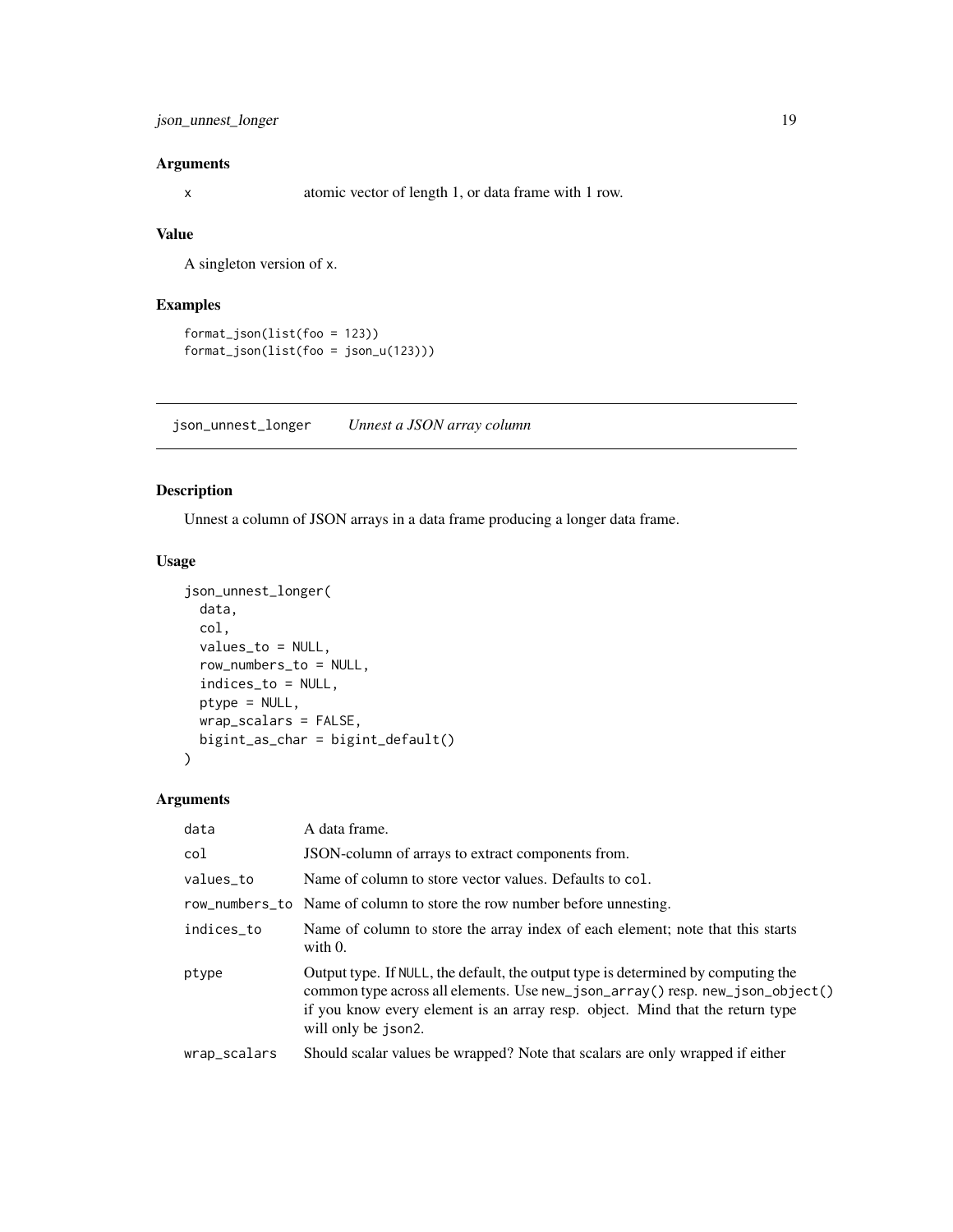- ptype is new\_json\_array() or json2 vector.
- ptype is NULL and the elements are a mix of scalar values and arrays.
- <span id="page-19-0"></span>bigint\_as\_char Convert big integers to character? The option jsontools.bigint\_as\_char is used as default.

#### Value

A data frame, or subclass of data frame.

#### See Also

[json\\_unnest\\_wider\(\)](#page-19-1)

## Examples

```
df <- tibble::tibble(
  x = c("a", "b"),
  json = c("[1, 2]", "[3, 4, 5]")
\mathcal{L}df
df %>%
  json_unnest_longer(
    "json",
    row_numbers_to = "id",
    indices_to = "index"
  )
```
<span id="page-19-1"></span>json\_unnest\_wider *Unnest a JSON object into columns*

## Description

Unnest a column of JSON objects in a data frame producing a wider data frame.

## Usage

```
json_unnest_wider(
 data,
  col,
 ptype = list(),names_sort = FALSE,
 names_sep = NULL,
 names_repair = "check_unique",
 wrap_scalars = FALSE,
 bigint_as_char = bigint_default()
)
```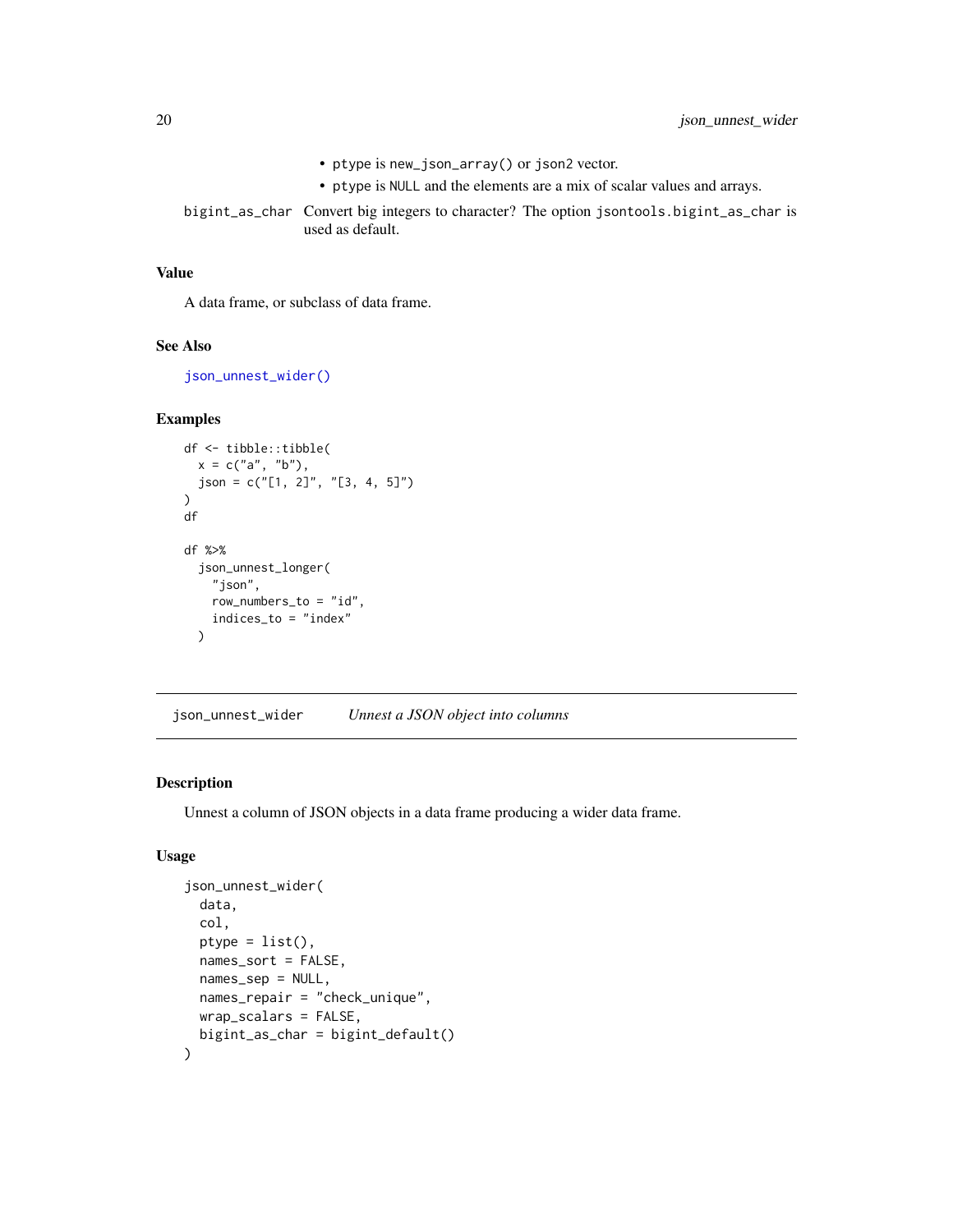#### <span id="page-20-0"></span>Arguments

| data         | A data frame.                                                                                                                                                                                                                                                                        |
|--------------|--------------------------------------------------------------------------------------------------------------------------------------------------------------------------------------------------------------------------------------------------------------------------------------|
| col          | JSON-column of arrays to extract components from.                                                                                                                                                                                                                                    |
| ptype        | Output type. If NULL, the default, the output type is determined by computing the<br>common type across all elements. Use new_json_array() resp. new_json_object()<br>if you know every element is an array resp. object. Mind that the return type<br>will only be json2.           |
| names_sort   | Should the extracted columns be sorted by name? If FALSE, the default, the<br>columns are sorted by appearance.                                                                                                                                                                      |
| names_sep    | If NULL, the default, the keys of the objects in col are used as the column names.<br>If a character it is used to join col and the object keys.                                                                                                                                     |
| names_repair | What happens if the output has invalid column names?                                                                                                                                                                                                                                 |
| wrap_scalars | A named list of TRUE or FALSE specifying for each field whether to wrap scalar<br>values in a JSON array. Unspecified fields are not wrapped. This can also be a<br>single value of TRUE or FALSE that is then used for every field. Note that scalars<br>are only wrapped if either |
|              | • ptype is new_json_array() or json2 vector.                                                                                                                                                                                                                                         |
|              | • ptype is NULL and the elements are a mix of scalar values and arrays.                                                                                                                                                                                                              |
|              | bigint_as_char Convert big integers to character? The option jsontools.bigint_as_char is<br>used as default.                                                                                                                                                                         |

## Value

A data frame, or subclass of data frame of the same length as data.

## See Also

## [json\\_unnest\\_longer\(\)](#page-18-1)

## Examples

```
# turn all components of item into columns with json_unnest_wider()
tibble::tibble(
 id = 1:2,x = c('{"name": "Peter", "age": 19}',
    '{"age": 37}'
  \mathcal{L}) %>%
  json_unnest_wider(x)
# sort names and specify proto types
tibble::tibble(
  id = 1:2,x = c('{"name": "Peter", "age": 19, "purchase_ids": [1, 2]}',
    '{"age": 37, "purchase_ids": []}'
```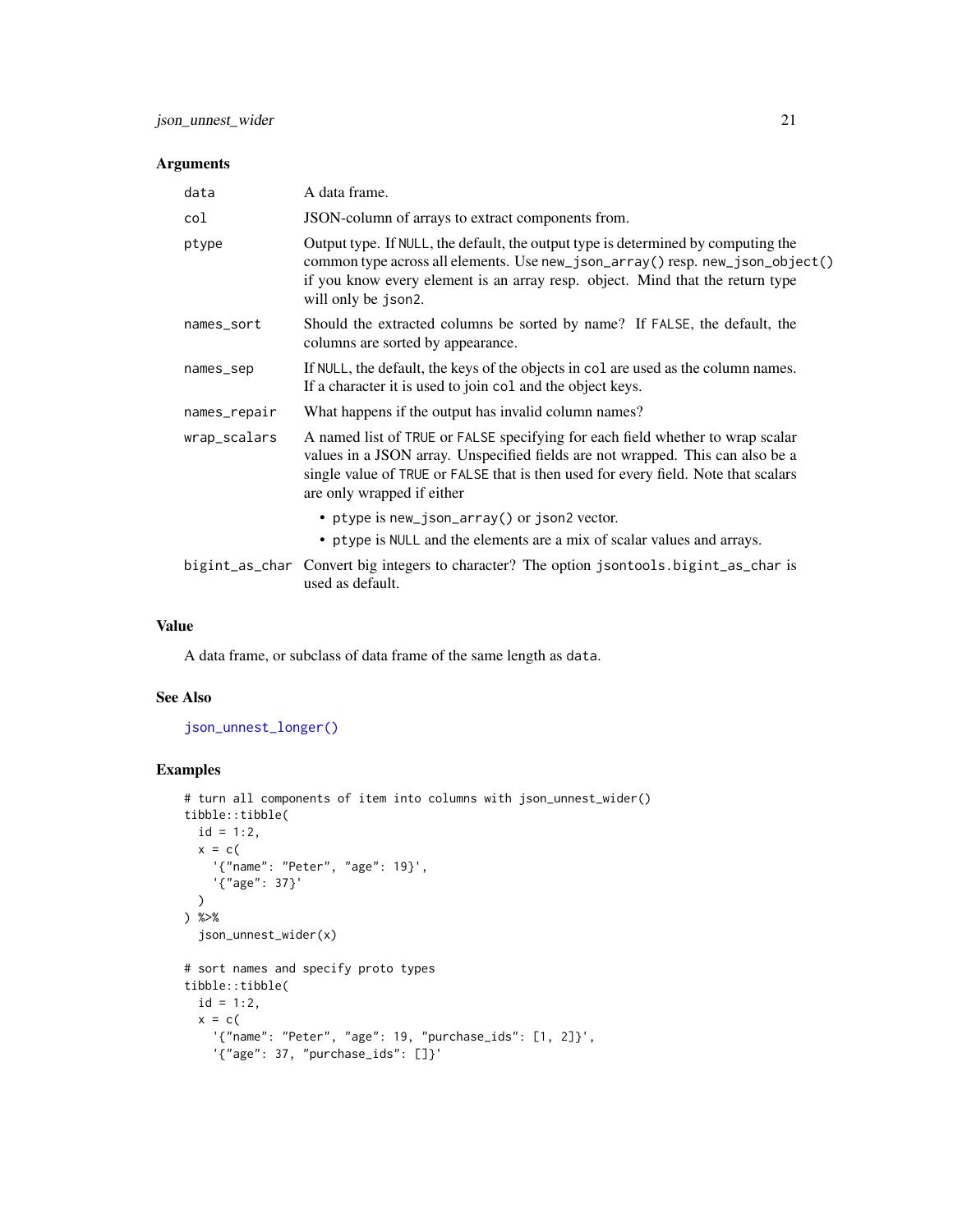```
\mathcal{L}) %>%
 json_unnest_wider(
   x,
   ptype = list(
      age = integer(),name = character(),
     purchase_id = new_json_array()
   ),
   names_sort = TRUE
 )
```
json\_wrap\_scalars *Wrap scalars in a JSON array*

#### Description

Wrap scalars in a JSON array

#### Usage

json\_wrap\_scalars(x)

## Arguments

x A character or numeric vector.

#### Value

A json2 vector similar to x with the JSON scalars wrapped as JSON array.

#### Examples

```
json_wrap_scalars(c('["a", "b"]', "c", "d"))
json_wrap_scalars(c(1, 2))
```
new\_json\_object *Prototype helpers*

## Description

Create a JSON object/array prototype to pass to the .ptype argument in some of the functions.

#### Usage

new\_json\_object()

new\_json\_array()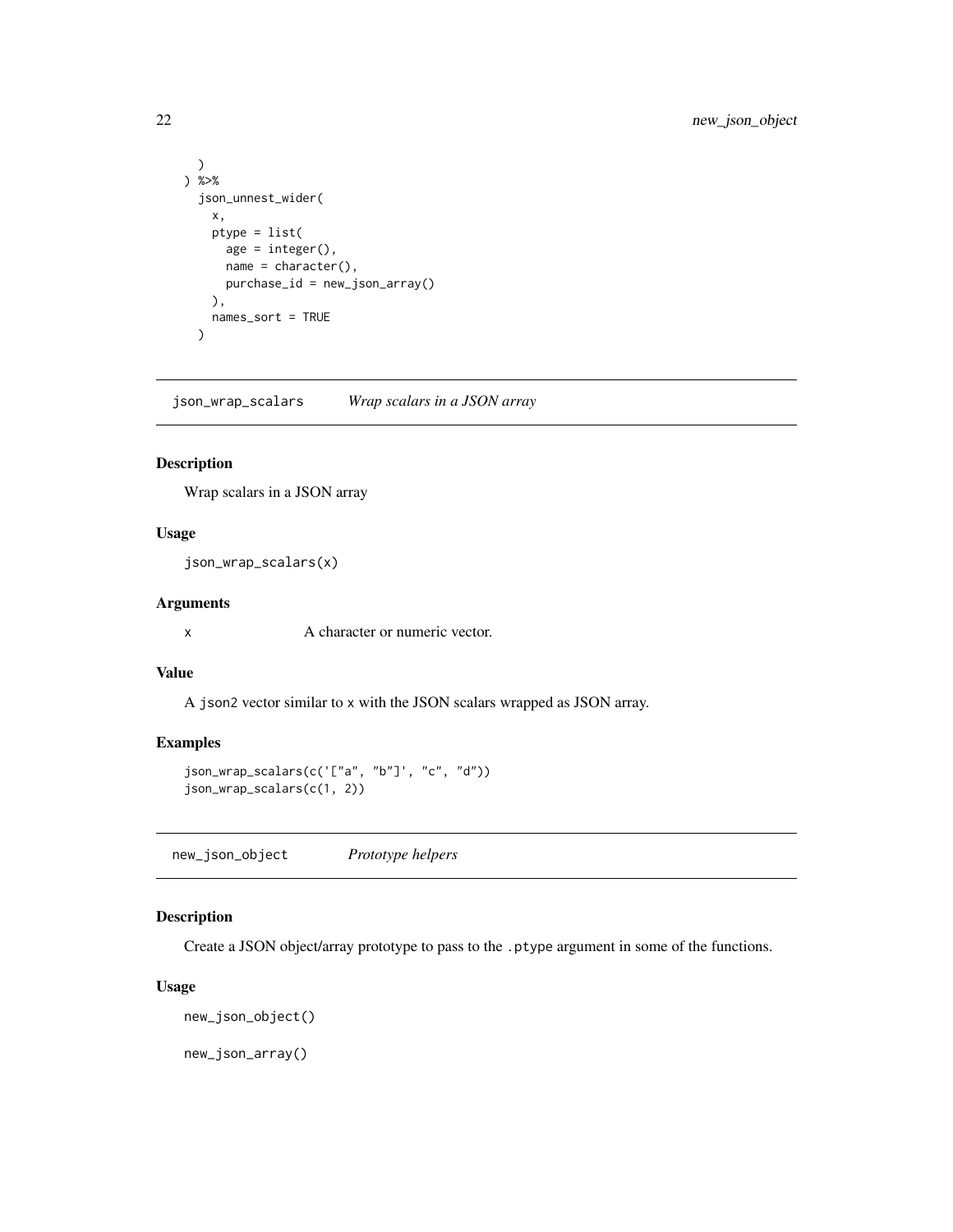#### <span id="page-22-0"></span>object 23

## Value

An empty json2\_object resp. json2\_array.

## object *Creating JSON objects*

### Description

Creating JSON objects

#### Create a JSON object from R values

Given some R values you can easily create an object with them by putting them into a named list and applying format\_json():

```
id \leftarrow 1x \le -1:3y \leq c("a", "b")list(id = json_u(id), x = x, y = y) %>%
  format_json()
# or in some cases you might be interested in using 'dataframe = "columns"'
tibble::tibble(
  x = 1:3,
  y = c("a", "b", "c")) %>%
  format_json(dataframe = "columns")
```
To create multiple objects at once (basically a vectorised version) put the values in a data frame and apply format\_json\_rowwise():

```
df <- tibble::tibble(
 id = 1,x = list(1:2, 3:4, 5),y = c("a", "b", "c"))
format_json_rowwise(df)
```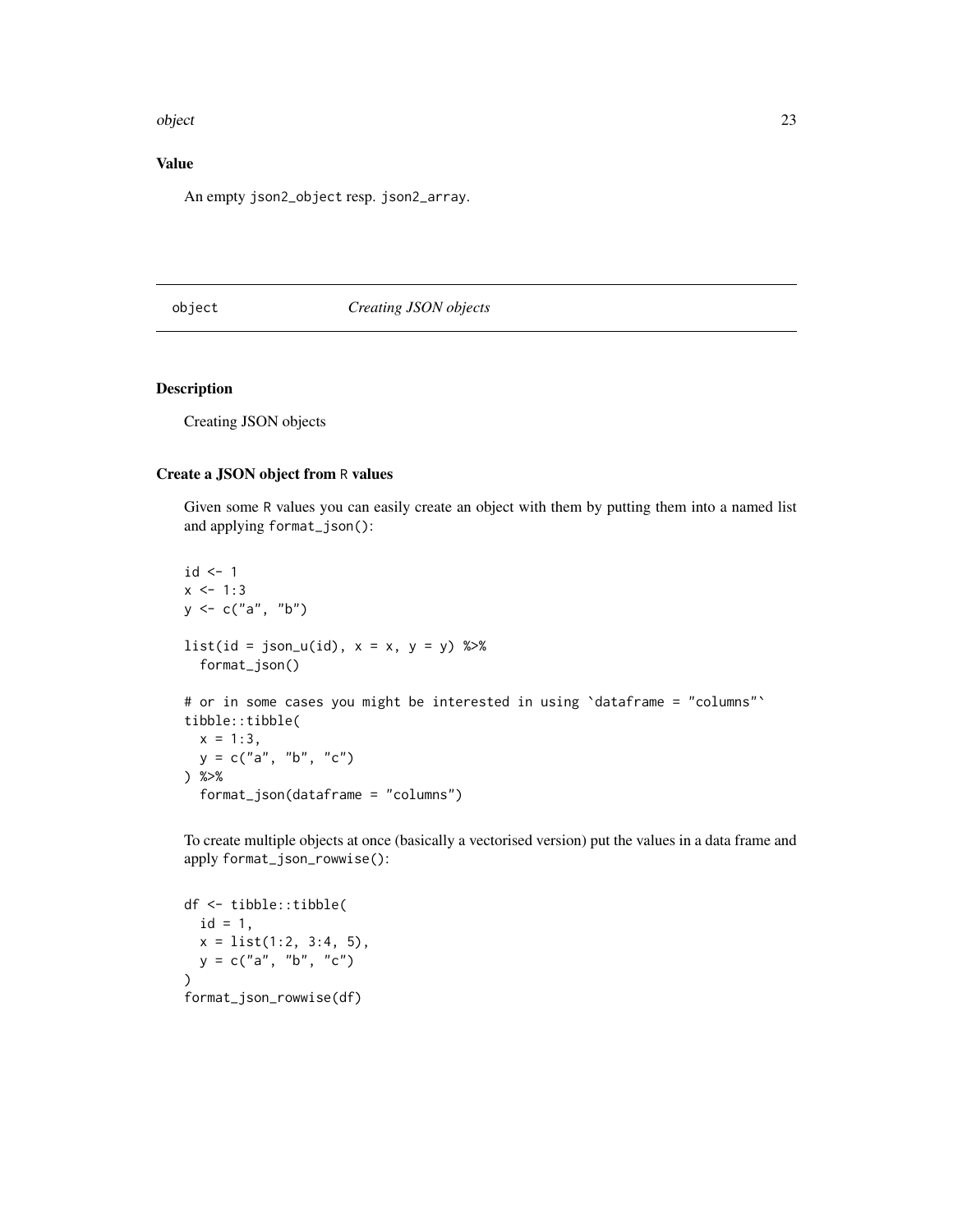<span id="page-23-1"></span><span id="page-23-0"></span>

A wrapper around the great [jsonlite::parse\\_json](#page-0-0). The differences are:

- expose argument bigint\_as\_char with default TRUE.
- control how to handle NA and NULL.
- simplifyDataFrame, simplifyMatrix, and flatten default to FALSE as they are not very stable in many real world APIs. Use the [tibblify package](https://cran.r-project.org/package=tibblify) for a more robust conversion to a dataframe.
- don't collapse strings but error instead if they have more than one element.

#### Usage

```
parse_json(
  x,
  .na = json_na_error(),
  null = NULL,simplifyVector = TRUE,
  simplifyDataFrame = FALSE,
  simplifyMatrix = FALSE,
  flatten = FALSE,
  bigint_as_char = bigint_default(),
  ...
\mathcal{E}
```
#### Arguments

| X     | a scalar JSON character                                                                                    |
|-------|------------------------------------------------------------------------------------------------------------|
| .na   | Value to return if x is NA. By default an error of class jsontools_error_na_json<br>is thrown.             |
| .null | Return the prototype of , null if $x$ is NULL or a zero length character                                   |
|       | simplifyVector, simplifyDataFrame, simplifyMatrix, flatten,<br>passed on to jsonlite::parse_json.          |
|       | bigint_as_char Parse big integers as character? The option jsontools.bigint_as_char is<br>used as default. |

## Details

To parse a vector of JSON use [parse\\_json\\_vector](#page-24-1).

## Value

A R object. The type depends on the input but is usually a list or a data frame.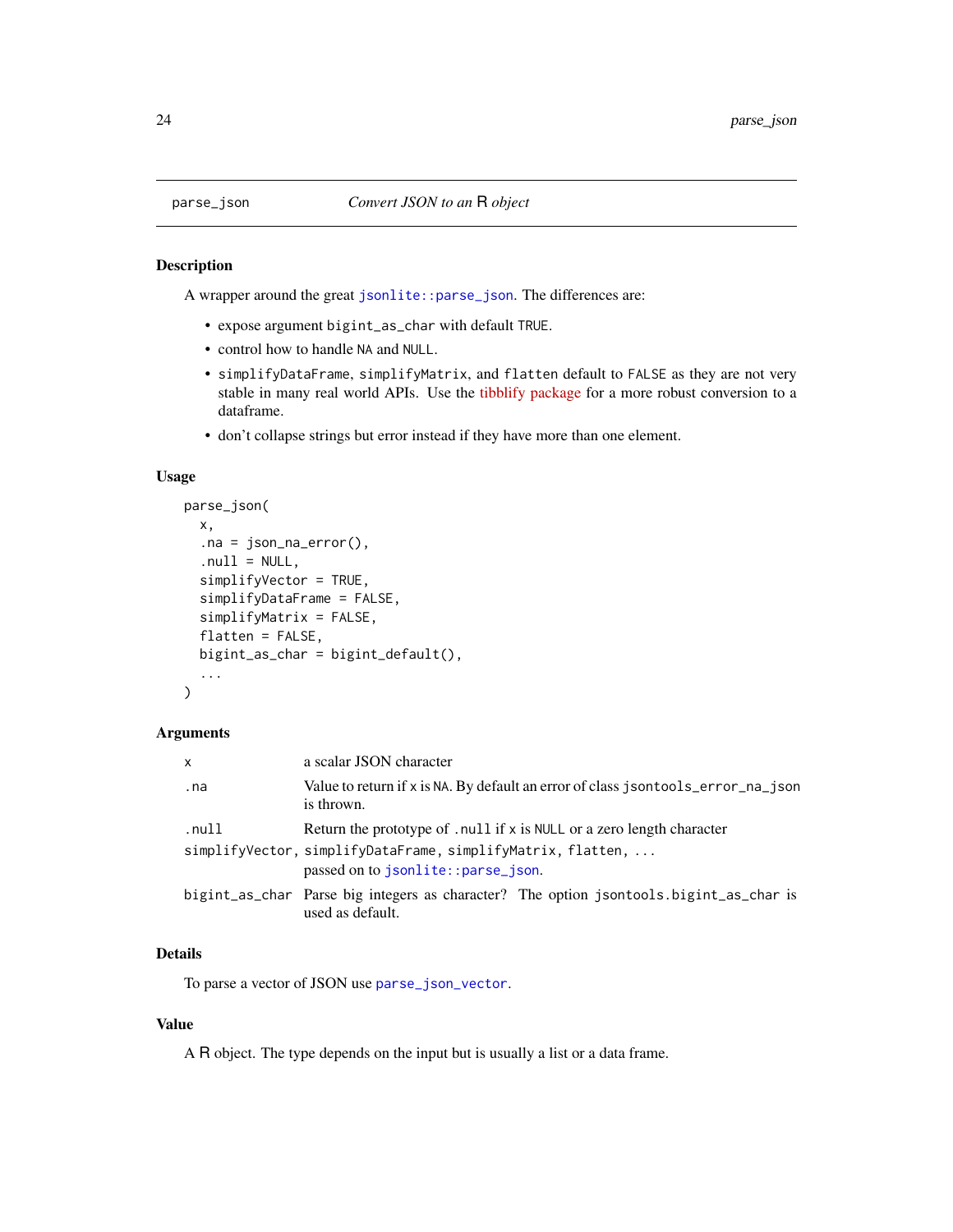## <span id="page-24-0"></span>parse\_json\_vector 25

## Examples

```
# Parse escaped unicode
parse_json('{"city" : "Z\\u00FCrich"}')
# big integers
big_num <- "9007199254740993"
as.character(parse_json(big_num, bigint_as_char = FALSE))
as.character(parse_json(big_num, bigint_as_char = TRUE))
# NA error by default
try(parse_json(NA))
# ... but one can specify a default value
parse_json(NA, .na = data.frame(a = 1, b = 2))# input of size 0
parse_json(NULL)
parse_json(character(), .null = data.frame(a = 1, b = 2))
```
<span id="page-24-1"></span>parse\_json\_vector *Parse a vector of JSON into a list*

#### Description

Parse a vector of JSON into a list

#### Usage

```
parse_json_vector(
  x,
  .na = json_na_error(),
  null = NULL,simplifyVector = TRUE,
  simplifyDataFrame = FALSE,
  simplifyMatrix = FALSE,
  flatten = FALSE,
 bigint_as_char = bigint_default(),
  ...
\mathcal{L}
```
#### Arguments

| x     | a scalar JSON character                                                                        |
|-------|------------------------------------------------------------------------------------------------|
| . na  | Value to return if x is NA. By default an error of class jsontools_error_na_json<br>is thrown. |
| .null | Return the prototype of , null if $x$ is NULL or a zero length character                       |
|       | simplifyVector passed on to jsonlite::parse_json.                                              |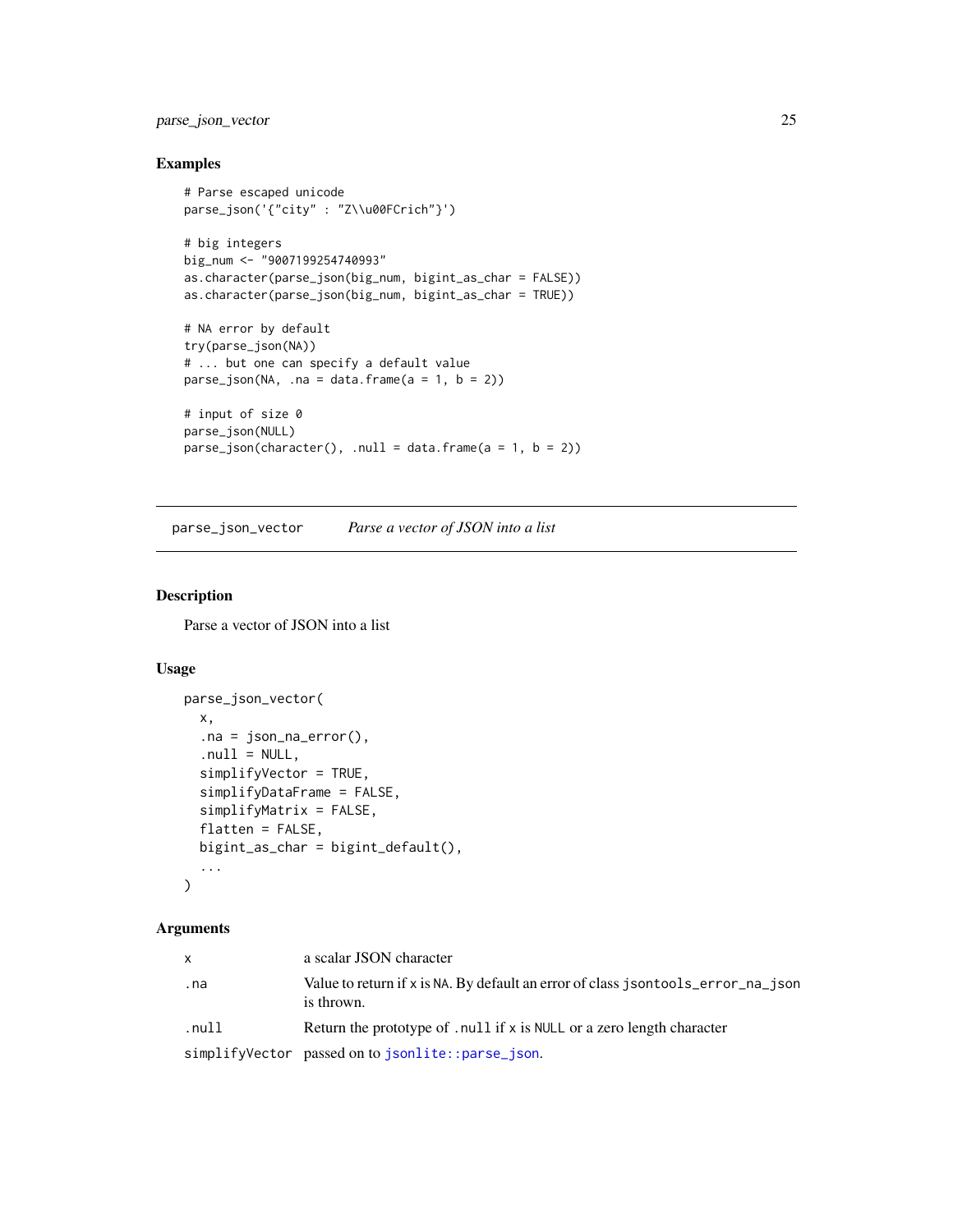<span id="page-25-0"></span>

| simplifyDataFrame       |                                                                                                            |
|-------------------------|------------------------------------------------------------------------------------------------------------|
|                         | passed on to isonlite::parse_json.                                                                         |
|                         | simplifyMatrix passed on to jsonlite::parse_json.                                                          |
| flatten                 | passed on to isonlite::parse_json.                                                                         |
|                         | bigint_as_char Parse big integers as character? The option jsontools.bigint_as_char is<br>used as default. |
| $\cdot$ $\cdot$ $\cdot$ | passed on to isonlite::parse_json.                                                                         |

#### Value

A list of the same length as x.

## Examples

```
parse_json\_vector(x = c('"a'', '"b''))parse_json_vector(x = c('"a"', '["b", "c"]'))
parse_json\_vector(x = c('"a"', NA), \text{ .}na = 1)
```
read\_json *Read JSON from disk or url*

## Description

Read JSON from disk or url

#### Usage

```
read_json(path, ...)
```
## Arguments

| path     | Path or connection to read from   |
|----------|-----------------------------------|
| $\cdots$ | arguments passed on to parse json |

## Value

A R object. The type depends on the input but is usually a list or a data frame.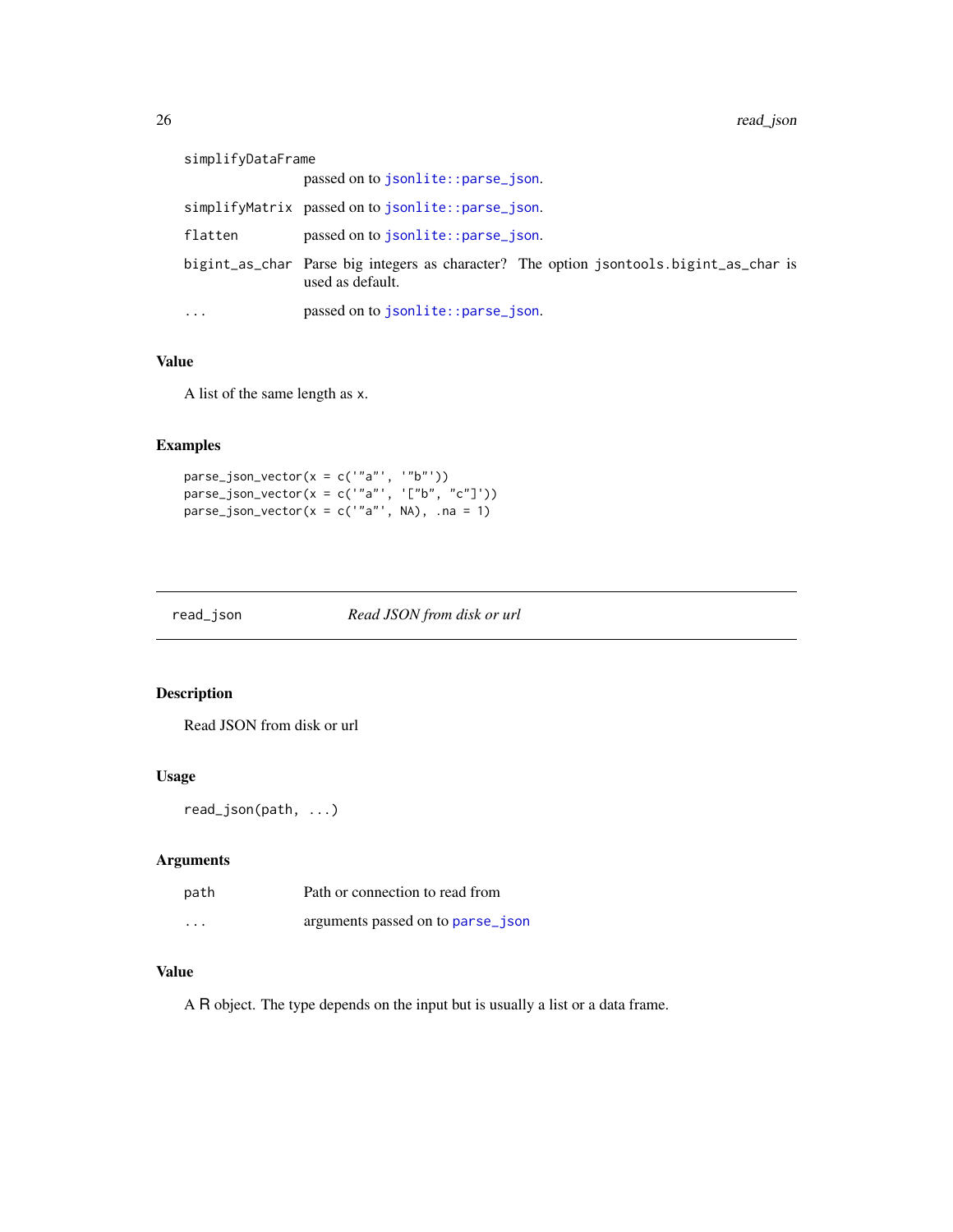<span id="page-26-0"></span>Double dispatch methods to support [vctrs::vec\\_ptype2\(\)](#page-0-0).

## Usage

```
## S3 method for class 'json2'
vec_ptype2(x, y, ..., x_{\text{arg}} = "", y_{\text{arg}} = "")## S3 method for class 'json'
vec_ptype2(x, y, ..., x_{\text{arg}} = "", y_{\text{arg}} = "")## S3 method for class 'jqson'
vec_ptype2(x, y, ..., x_{arg} = "", y_{arg} = "")## S3 method for class 'pq_jsonb'
vec_ptype2(x, y, ..., x_{arg} = "", y_{arg} = "")vec_ptype2.pq_json(x, y, ..., x_arg = "", y_arg = "")
```
## Arguments

| $\mathsf{x}$ | Vector types.                                                                                                                                                |
|--------------|--------------------------------------------------------------------------------------------------------------------------------------------------------------|
| У            | Vector types.                                                                                                                                                |
| $\ddots$ .   | These dots are for future extensions and must be empty.                                                                                                      |
| x_arg        | Argument names for x and y. These are used in error messages to inform the user<br>about the locations of incompatible types (see stop_incompatible_type()). |
| y_arg        | Argument names for x and y. These are used in error messages to inform the user<br>about the locations of incompatible types (see stop_incompatible_type()). |

#### Value

A length-zero R object.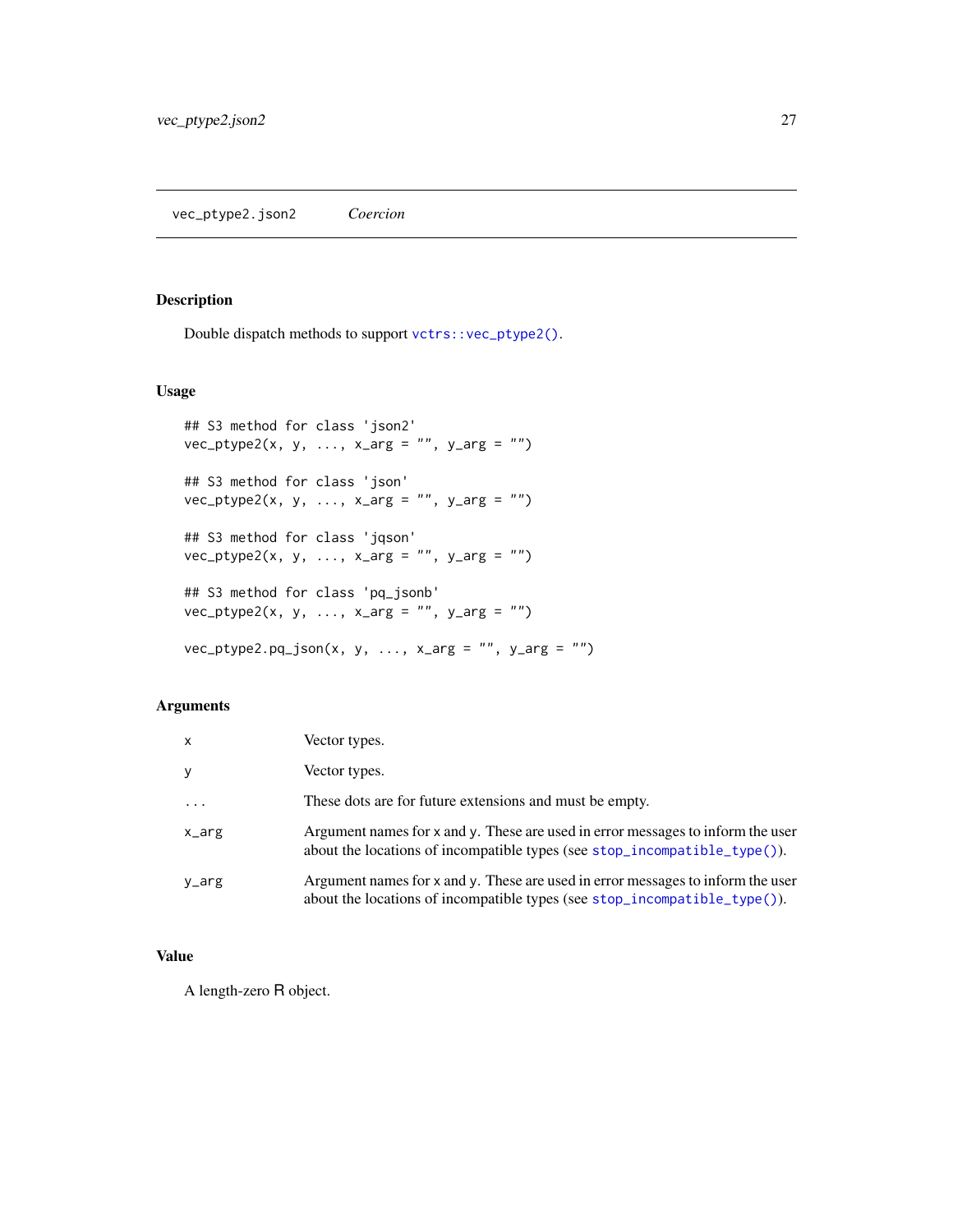<span id="page-27-1"></span><span id="page-27-0"></span>write\_json *Write JSON*

# Description

Write JSON

## Usage

write\_json(x, path, ...)

# Arguments

| X                       | An object to write to disk.        |
|-------------------------|------------------------------------|
| path                    | Path or connection to write to.    |
| $\cdot$ $\cdot$ $\cdot$ | arguments passed on to format ison |

## Value

Returns the input x invisibly.

## See Also

[format\\_json\(\)](#page-1-1), [format\\_json\\_rowwise\(\)](#page-4-1)